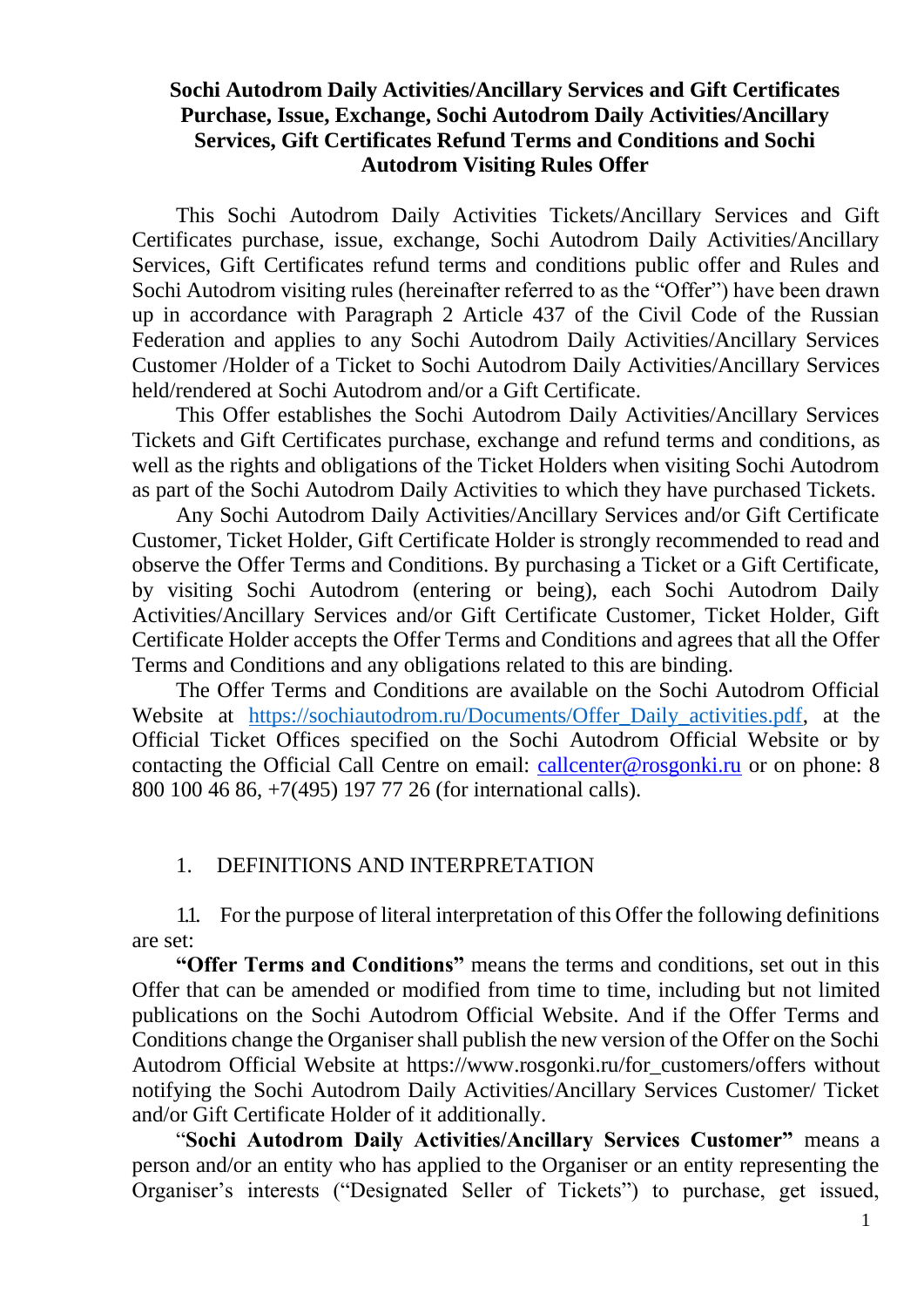exchange, get a refund for Sochi Autodrom Daily Activities/Ancillary Services or who purchases Sochi Autodrom Daily Activities/Ancillary Services himself/herself via the Sochi Autodrom Official Website based on personal data provided by the Sochi Autodrom Daily Activities/Ancillary Services Customer when purchasing Sochi Autodrom Daily Activities/Ancillary Services by specifying them on the Sochi Autodrom Official Website or another Internet resource indicated on the Sochi Autodrom Official Website, or otherwise (at Official Ticket Offices, to an Official Call Centre operator, etc.).

"**Sochi Autodrom Daily Activities/Ancillary Services Consumer"** means a person who has the rights to receive services in accordance with the Sochi Autodrom Daily Activities/Ancillary Services purchased, including a Sochi Autodrom Daily Activities Customer.

**"Ticket Holder"** means the person who actually owns the Ticket.

**"E-ticket/Ticket"** means a document generated in electronic form by the ticket sales system based on a payment document (receipt or other payment document generated in accordance with the current laws of the Russian Federation using cash registers in accordance with the provisions of Federal Law No. 54-FZ "On Use of Cash Registers in Payments in Russian Federation" dated 22 May 2003), containing information about the Sochi Autodrom Daily Activities/Ancillary Services that have been paid for, the place and time of their holding, its face value, unique registered number, QR code, other information and certifying the bearer's right to receive services in accordance with the Sochi Autodrom Daily Activities/Ancillary Services that have been paid for. The E-ticket/Ticket is sent in digital form to the email address specified by the Customer.

The E-ticket/Ticket is to be transferred to paper (to be printed) by the Sochi Autodrom Daily Activities/Ancillary Services Customer/Ticket Holder themselves or at the Official Ticket Offices based on a payment document.

"**Sochi Autodrom Daily Activities"** means a generated offer to the customer in order for him/her to conveniently select and purchase an experience or a set of experiences provided by the Organiser, according to a list of the Sochi Autodrom Daily Activities approved by the Organiser. Detailed list and description of the Sochi Autodrom Daily Activities are available on the Sochi Autodrom Official Website.

**"Ancillary Services"** means related services provided by the Organiser, in addition to the Sochi Autodrom Daily Activities, such as renting sports equipment (suit, helmet, sports shoes, gloves), photo and video filming services, and other related services. Detailed list and description of the Ancillary Services are available on the Sochi Autodrom Official Website and/or at an Official Ticket Office.

**"Sochi Autodrom Daily Activities Face Value"** means an amount corresponding to the Sochi Autodrom Daily Activities price set by the Organiser for all third parties. Information about the Sochi Autodrom Daily Activities price set is posted by the Organiser on the Sochi Autodrom Official Website.

**"Ancillary Services Face Value"** means an amount corresponding to the Ancillary Services price set by the Organiser for all third parties. Information about the Ancillary Services price set is posted by the Organiser on the Sochi Autodrom Official Website.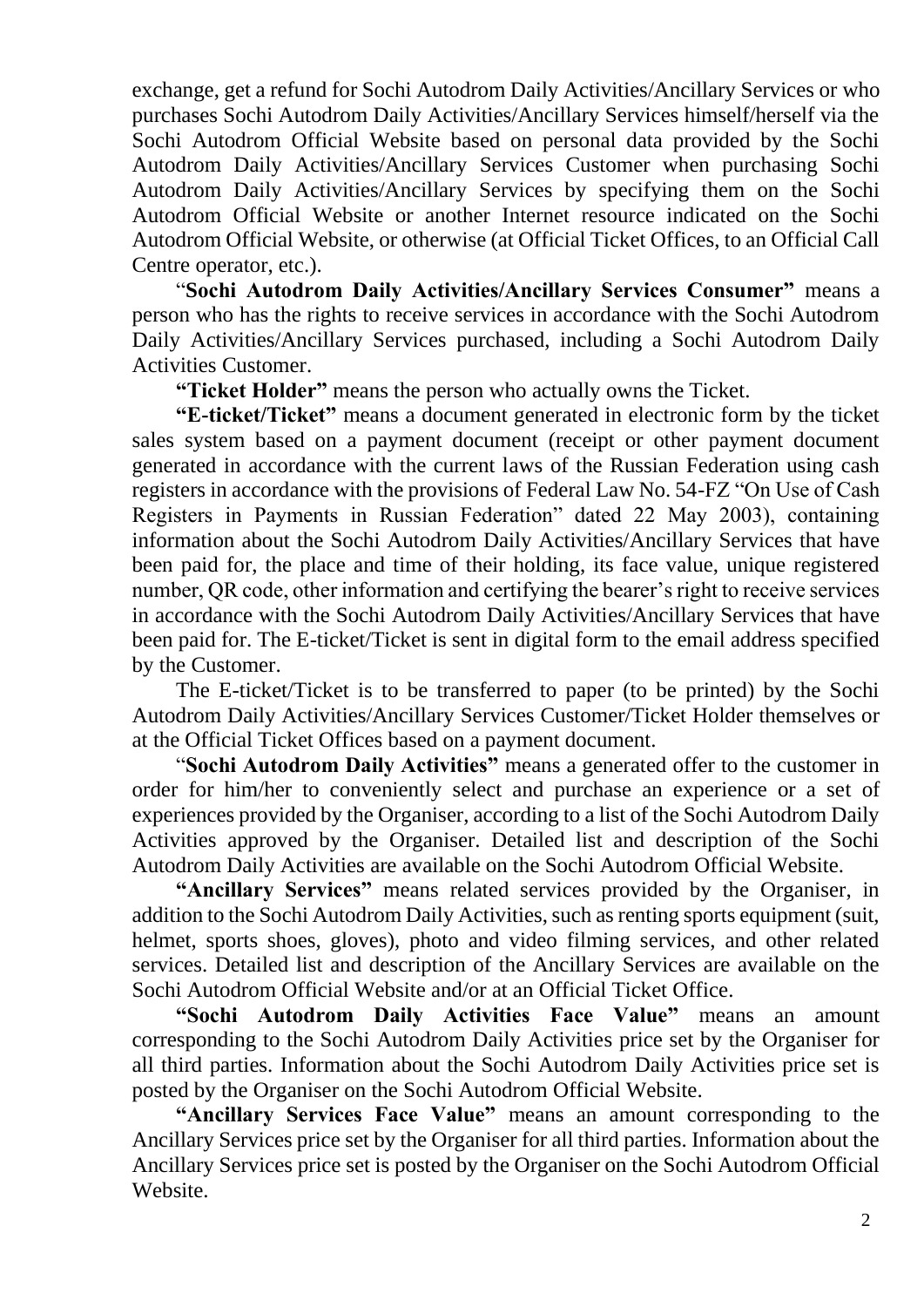#### **Sochi Autodrom Daily Activities List:**

**"Sochi Autodrom Tours"** means an excursion including a visit to Sochi Autodrom with a professional guide;

**"Nik Panuli Auto Museum Visit"** means an excursion including getting to see the exhibits of Nik Panuli Auto Museum in the Sochi Autodrom Main Grandstand. The duration of the visit is limited to the opening hours of the Auto Museum in the Sochi Autodrom Main Grandstand; information about the opening hours is published on the Sochi Autodrom Official Website;

**"Sochi Autodrom Tour + Nik Panuli Auto Museum Visit"** means an excursion including a visit to Sochi Autodrom with a professional guide, and then getting to see the exhibits of the Auto Museum in the Sochi Autodrom Main Grandstand;

**"Sochi Autodrom Track Tour in Golf Cart/Electric Cart"** means an excursion including a ride on the Sochi Autodrom track in a golf cart with the guests accompanied by a guide learning the history of Sochi Autodrom and getting to know the Olympic Park facilities located along the route while moving along the Sochi Autodrom track and making one stop to take pictures;

**"Private Sochi Autodrom Tour"** means an excursion for a group of up to 10 people including a visit to Sochi Autodrom with a professional guide outside the group tour timetable;

**"Race Taxi"** means a private excursion including a ride as a passenger along the Track at a speed allowing to experience the high-speed capabilities of the track;

**"Track Session"** means a private motor or motorcycle sport training session including a 20-minute drive on the Track in one's own/chosen car or motorcycle, or 1 lap on the Track in one's own car/chosen vehicle. The following categories of the Track Sessions are provided for:

- "Tourism" - for a driver without the experience of training sessions on the track;

- "Sport" - for a driver with the experience of training sessions on the track and an average lap time on the Track of more than 2 minutes 27 seconds;

- "Sport, dedicated group" - for a driver with the experience of training sessions on the track and an average lap time on the Track of less than 2 minutes 27 seconds;

- "Outside of track day schedule" – for a driver with experience of training sessions on the track and outside the approved training day schedule;

- "Moto" - for a driver on a motorcycle.

**"Open Pit Lane Track Session"** means an individual motorsport training session, which includes driving a personal/chosen car on the Track for 80 minutes or 140 minutes.

**"Track Session Package"** means Track Sessions of the category "Sport"/"Sport, dedicated group" during 1 (One) training day at the allocated time intervals in accordance with the internal technical schedule.

**"Drift Session"** means a private motorsport training session on the Support Paddock or Track, which includes a 30-minute drive while drifting in a personal vehicle.

**"Preparation for and Holding of 20-minute Drive on Track"** means a training session including a briefing and a drive on the Track in a chosen car accompanied by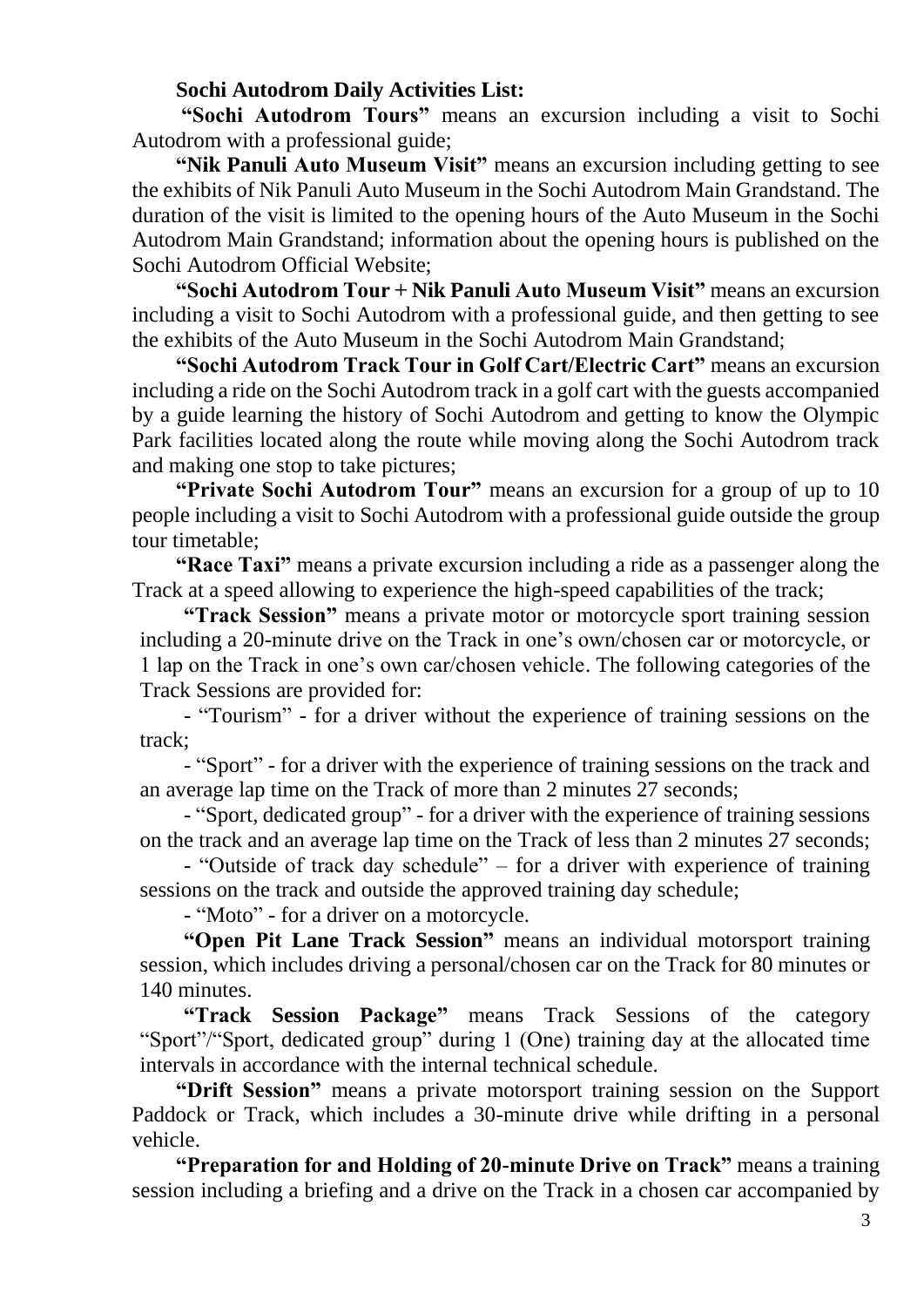an instructor;

**"Private Instructor Services"** means a training session including the personal instructor's services of briefing how to drive a car and accompanying during the Sochi Autodrom Daily Activities/Ancillary Services provision.

**"Master Class"** means an individual motorsport training session including a twolap drive on the Sochi Autodrom track:

- first lap - a ride on the track in a chosen car as a passenger with an instructor driving and briefing on how to drive on the Track (training);

- second lap - a drive on the Track in the chosen car being accompanied by an instructor who controls the driving;

**"Extra Lap"** means a private excursion/training session including a 1 lap ride or drive in a car on the Track purchased in addition to the Master Class or Race Taxi Sochi Autodrom Daily Activities;

**"Pit Stop Challenge"** means a team training event including putting on/taking off wheels on a sports car special tools and timing;

**"Drift Master Class"** means a private training session including an extremespeed ride in the Support Paddock of the Circuit in a chosen professionally prepared car as a co-driver, and then as the driver guided by a professional instructor;

**"Drift Master Class in Client's Car"** means a private training session, including briefing and an extreme-speed drive in the Support Paddock of the Circuit in one's own car carrying out the instructor's tasks;

**"Practice Session in Client's Car in Support Paddock"** means a private training session including an individual 30-minute drive in the Support Paddock of the Circuit in one's own vehicle;

**"Drift Taxi on Track"** means a private excursion including an extreme-speed ride on the Track as a passenger in a selected professionally prepared car at a speed that allows the Sochi Autodrom Daily Activities Consumer to experience the speed capabilities of the Track in a controlled drift;

**"Drift Taxi on Track"** means a private excursion including a 2 lap extremespeed ride in the Support Paddock as a passenger in a selected professionally prepared car in a controlled drift;

**"Basic Motorcycle Riding Lesson"** means a private training session on a Yamaha motorcycle YBR including 25 exercises for the development of reaction, motor skills, motorcycle control, correct gaze setting, manoeuvring at low speeds, correct acceleration and deceleration control, manoeuvring in a confined space;

**"Advanced Motorcycle Riding Lesson"** means a customised motorsport training session on BMW motorcycles (S1000rr, S1000r, F800r, 300G, S1000XR range), Ducati Hyper Motard 900, including braking exercises in at different speeds, countersteering, changing riding line, cornering at a high speed;

**"Stunt Riding"** means a private motorcycle sport training session, including the basic principles of performing stunts (theory), the principles of choosing the motorcycle and its preparation, riding on the rear and on the front wheel;

**"Track Training"** means a private motorcycle sport training session, including defensive riding, track training, motorcycle gymkhana or high-speed manoeuvring in an enclosed space;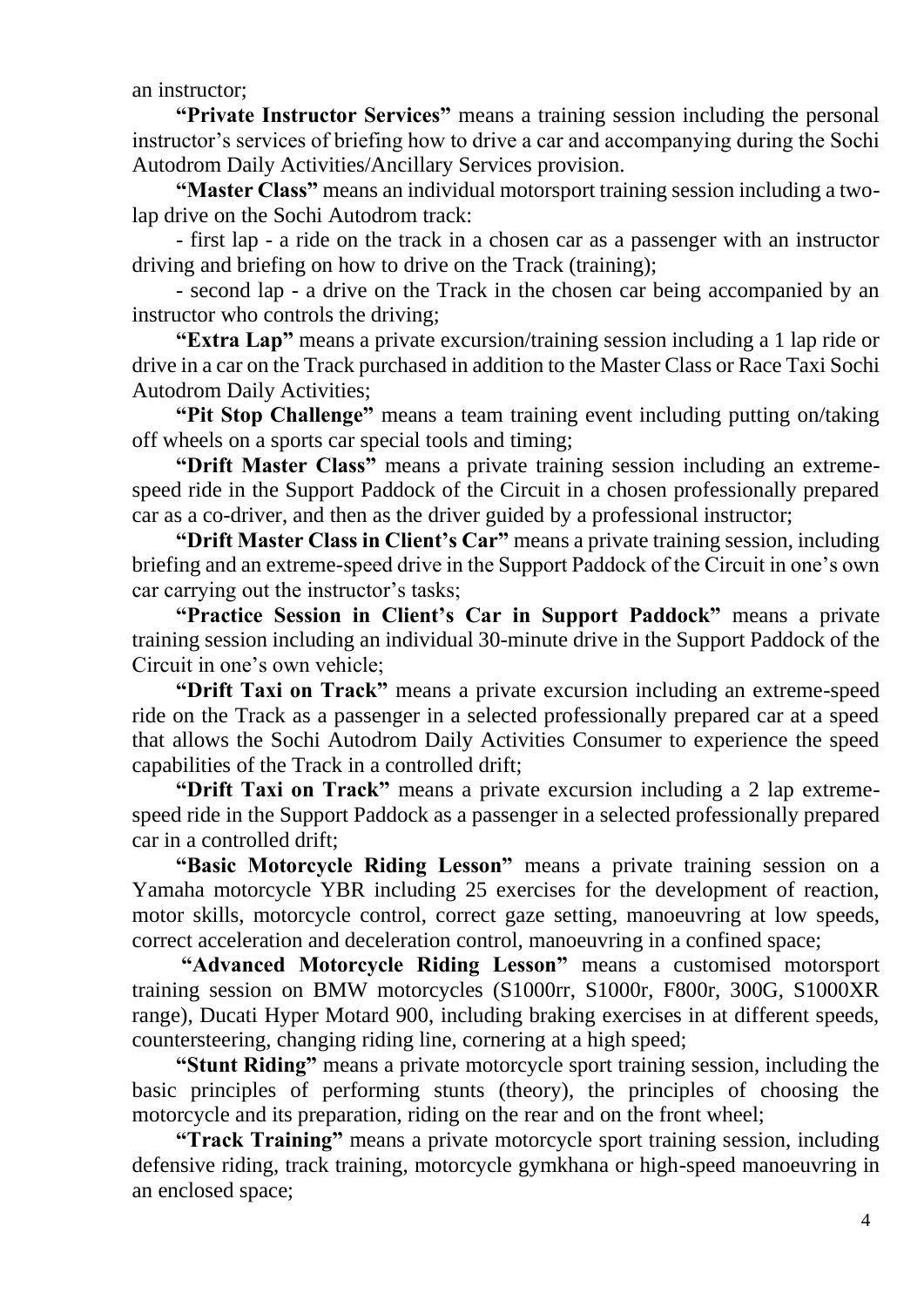**"Motorcycle Trip"** means a private motorcycle sport training session, including briefing, acquiring riding skills and a ride on a selected motorcycle with an instructor along the mountain serpentine to practice the skills acquired on the site;

**"Professional Automobile Photography Master Class at Sochi Autodrom"** means an event, including briefing, photography of cars at Sochi Autodrom with professional photo equipment and processing of the resulting photographs in graphics editors under the guidance of a professional photographer.

**"Practice Session in Client's Car before Competition"** means a private training session including, which includes an individual drive in the Support Paddock/on the Track behind the wheel of a personal vehicle in order to prepare for a motorsport competition held at Sochi Autodrom, during a set time slot of at least 200 minutes according to the internal schedule (from 10:00 to 13:30 or from 14:00 to 17:30)

**"Training Drive"** means an individual training session, which includes an RAF licensed athlete's 20-minute drive in a personal vehicle on the Track in order to prepare for a motorsport competition. The following categories of training drives are provided for:

- "Sport" - for an athlete with an average lap time on the Track of more than 2 minutes 27 seconds;

- "Sport, dedicated group" - for an athlete with an average lap time on the Track of less than 2 minutes 27 seconds;

"Training Drive Package" means Training Drives by an athlete of the category "Sport" / "Sport, dedicated group" during 1 (One) training day during the allocated time intervals in accordance with the internal technical schedule.

**"VIP Service"** means priority access to Sochi Autodrom to the place where the Race Taxi, Master Class experiences are provided and individual service in a separate garage during the provision of the above experiences in accordance with the Sochi Autodrom Daily Activities technical timetable (45 minutes) granted to a Ticket Holder.

**"Gift Certificate"** means a voucher generated in electronic form by the ticket sales system based on a payment document (receipt or other payment document generated in accordance with the current laws of the Russian Federation using cash registers in accordance with the provisions of Federal Law No. 54-FZ "On Use of Cash Registers in Payments in Russian Federation" dated 22 May 2003), with no fixed date and a Face Value specified on the Gift Certificate and paid by the Gift Certificate Customer, valid for 1 (one) year after the payment, designed for the Gift Certificate Face Value or its part to be redeemed against a Ticket Product/Sochi Autodrom Daily Activities/Ancillary Services and to be exchanged for a Ticket having mandatory details set by the Promoter/Organiser, as well as a unique bar code. The Gift Certificate is sent in digital form to the email address specified by the Gift Certificate Customer.

The Gift Certificate is transferred to paper (printed) by the Gift Certificate Holder themselves (if necessary).

**"Gift Certificate Face Value"** means an amount of money set by the Promoter/Organiser for all third parties, indicated on the Gift Certificate and payable by the Gift Certificate Customer. Information about the Gift Certificate Face Value is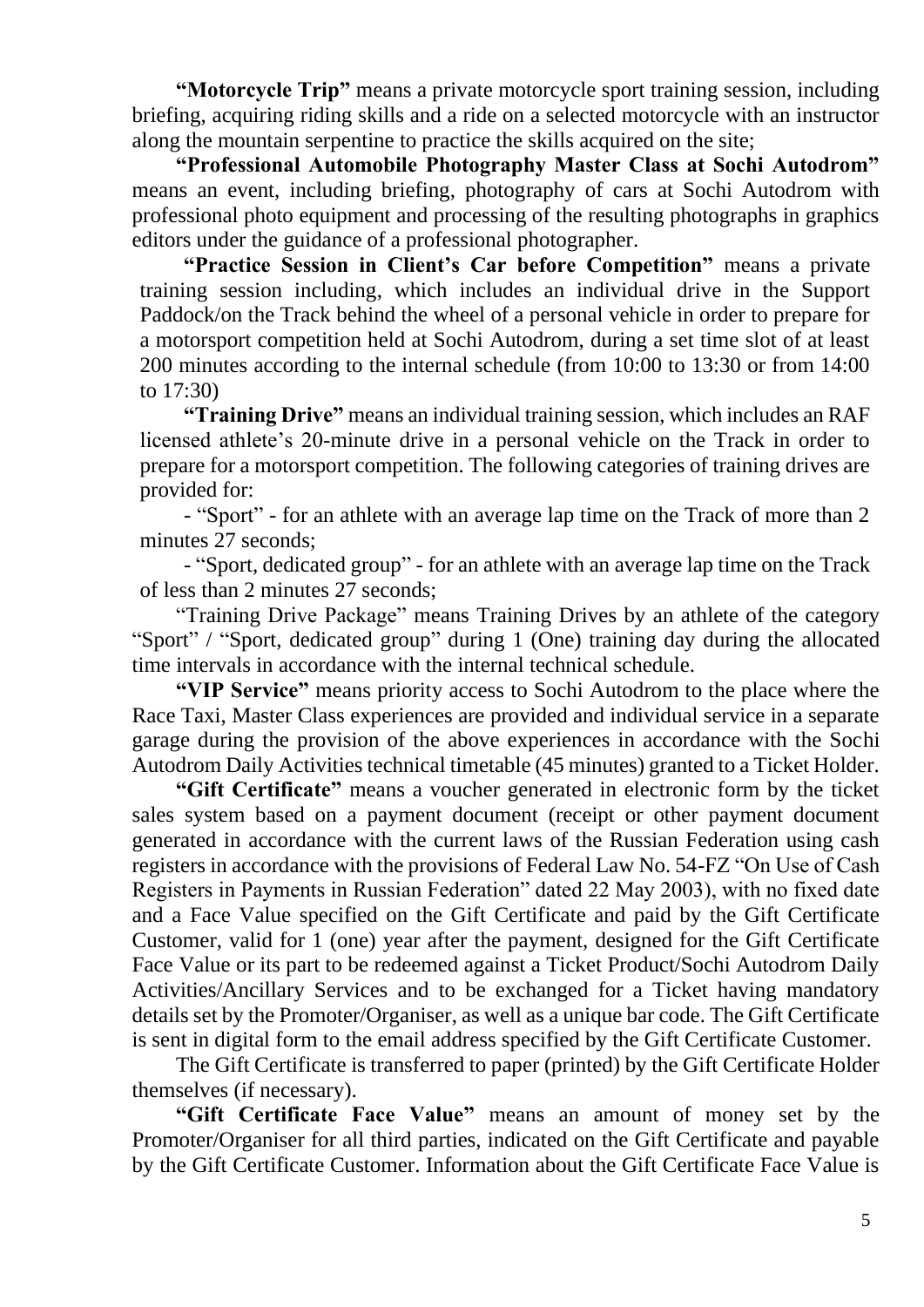posted by the Promoter/Organiser on the Official Website of the Event at f1.sochiautodrom.ru and the Sochi Autodrom Official Website at [www.rosgonki.ru.](http://www.rosgonki.ru/)

**"Ticket Product"** means a generated offer to the Customer in order for him/her to conveniently select and purchase a service or a set of services provided by the Promoter, according to a list of Ticket Products available on the website www.rosgonki.ru.

**"Gift Certificate Customer"** means an individual and/or a legal entity that has applied to the Organiser or a person representing the Organiser's interests ("Designated Seller of Tickets") to purchase the Gift Certificate and then transfer it to the Gift Certificate Holder having the right to get a refund for the Gift Certificate in accordance with the established rules and that is identified by the Promoter/Organiser or a person representing the Promoter's/Organiser's interests ("Designated Seller of Tickets") based on personal data provided by the Gift Certificate Customer when purchasing the Gift Certificate by entering it on the Official Website of the Event/Sochi Autodrom Official Website or otherwise (providing it at the Official Ticket Offices, to an Official Call Centre operator, etc.).

**"Gift Certificate Holder"** means the person who actually owns the Gift Certificate having the right to redeem its Face Value or its part against payment for a Ticket Product/ Sochi Autodrom Daily Activities/Ancillary Services and exchange it for a Ticket. After exchanging for a Ticket and redeeming the Gift Certificate Face Value or its part against payment for a Ticket Product/ Sochi Autodrom Daily Activities/Ancillary Services, the rights and obligations of the Ticket Product Customer/Sochi Autodrom Daily Activities/Ancillary Services Customer are transferred to the Gift Certificate Holder.

**"Service Charge"** means the amount of money that a Designated Seller of Tickets charges a Customer for additional services provided by it. The Service Charge does not increase the Sochi Autodrom Daily Activities/Ancillary Services Face Value/Gift Certificate Face Value and is the property of the Designated Seller of Tickets.

**"Organiser"** means Autonomous non-profit organisation "ROSGONKI" (ANO "ROSGONKI"), TIN 7730240248, PSRN 1177700021388, registered at 13 Barklaya St., Bldg. 2, 3rd Floor, Office 1, Moscow 121309.

"**Sochi Autodrom"** means the Circuit for automobile road races of the Formula 1 series in the Imeretinskaya Lowland and the infrastructure facilities that ensure its operation located in Adler District, Sochi, at 26 Triumfalnaya St.

**"Sochi Autodrom Official Website"** means a combination of information resources located on the Internet at rosgonki.ru and published by the Organiser for general public with the purpose of providing actual and accurate information about services rendered at Sochi Autodrom.

**"Official Call Centre"** means a centre sells, exchanges, refunds Tickets and Gift Certificates, as well as redeems Gift Certificates against Tickets, provides customer support to Sochi Autodrom Daily Activities/Additional Services and/or Gift Certificate Customers on email: [callcenter@rosgonki.ru,](mailto:callcenter@rosgonki.ru) as well as on phone:  $8\,800\,100\,46\,86, +7$ (495) 197 77 26 (for international calls).

**"Official Ticket Offices"** means the offices that sells, exchanges, refunds Tickets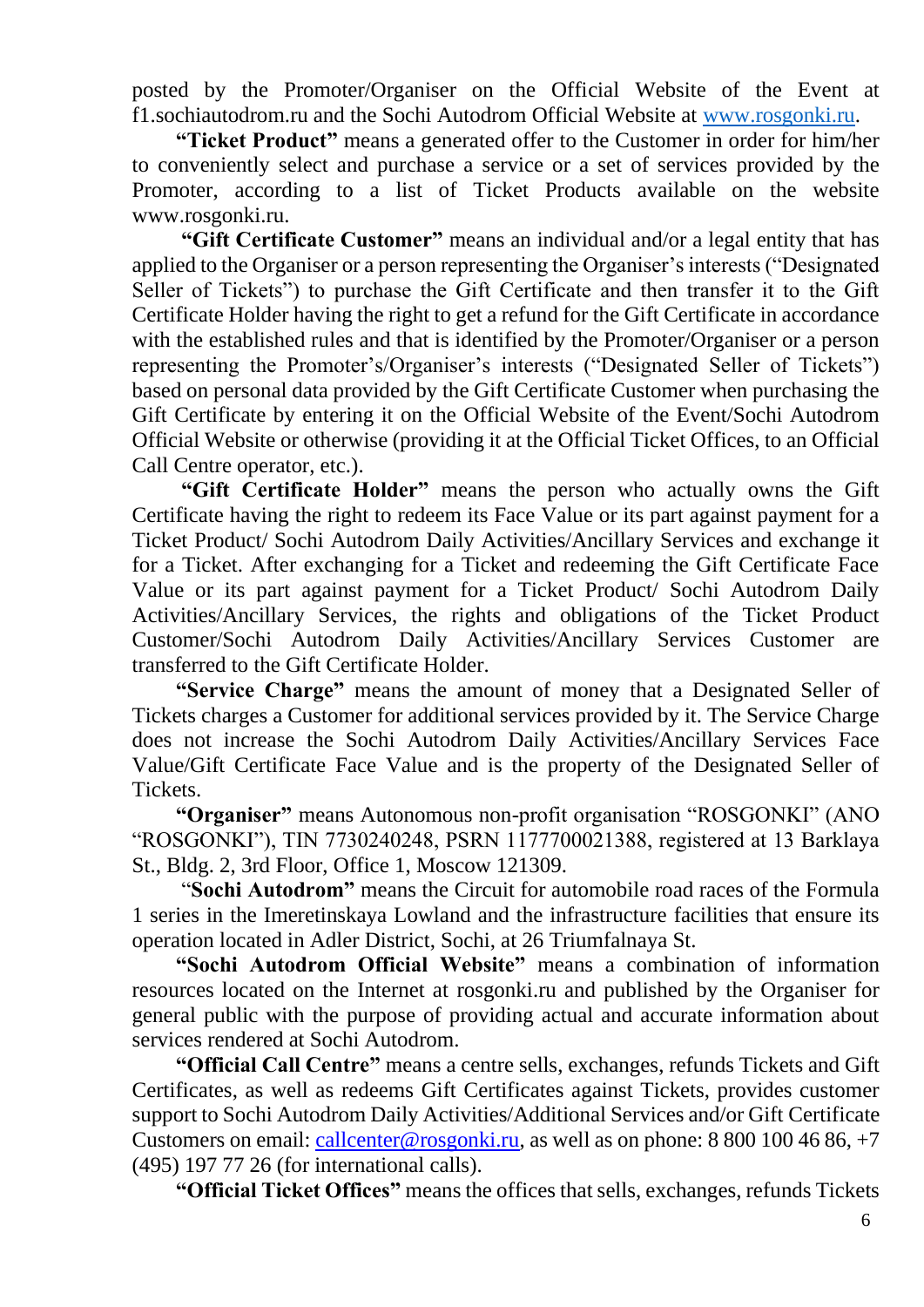and Gift Certificates and redeems Gift Certificates against Tickets on behalf of and in the interests of the Organiser.

**"Force Majeure"** means extraordinary, unavoidable circumstances under the given conditions such as floods, earthquakes, volcanic eruptions, hurricanes, tornadoes, wars and military actions, blockades, epidemics, pandemics, as well as decisions by state and local authorities to cancel, postpone experiences provided by the Organiser, internal decisions of the Organiser to cancel, postpone Sochi Autodrom Daily Activities.

**"Affiliates"** means any suppliers, organisers, promoters, entities and persons involved in the organisation, staging and promotion of Sochi Autodrom Daily Activities/Ancillary Services.

**"Designated Seller of Tickets"** means the status that ANO "ROSGONKI" grants to a seller in respect of Sochi Autodrom Daily Activities Tickets/Ancillary Services sales.

**"Rules"** means the Provision on Access Control and Internal Security Policy of Facility of ANO "ROSGONKI" and the Provision on Sports Safety Regulations and Code of Conduct in Paddock, Support Paddock, Garages and on Track of Sochi Autodrom to the extent that they apply to the relations between the Parties under this Offer.

1.2. For the purpose of this Offer, except for the cases when the context stipulates otherwise:

(a) words in the singular shall include the plural, and vice versa;

(b) words importing a specific gender shall include the other genders (male, female or neuter);

(c) the headings are for convenience only and shall not affect the interpretation;

(d) a reference to a "Clause" is a reference to a clause of this Offer;

(e) reference to the Offer includes all amendments or supplements to this Offer, published on the Sochi Autodrom Official Website.

## 2. GENERAL CONDITIONS

2.1. In case of adverse weather conditions or force majeure the Sochi Autodrom Daily Activities/Ancillary Services provided at Sochi Autodrom may be postponed, moved or cancelled in their entirety and/or in part at the Organiser's sole discretion. Information about this is published by the Organiser on the Sochi Autodrom Official Website or otherwise communicated to clients verbally via the Official Call Centre.

2.2. The Organiser reserves the right, without notice, to add, withdraw, reschedule or substitute any vehicle, any person participating in the organisation and provision of the Sochi Autodrom Daily Activities/Ancillary Services.

2.3. Each Ticket Holder is aware, agrees, accepts and acknowledges that Sochi Autodrom is a dangerous place, the services provided are dangerous and accidents can happen. Each Ticket Holder is warned that there is a possibility of an accident causing injury, death, property damage or loss. Visiting Sochi Autodrom is solely at the Ticket Holder's own risk and the Ticket Holder assumes such risk. Each Ticket Holder acknowledges that the risks associated with visiting Sochi Autodrom includes the risk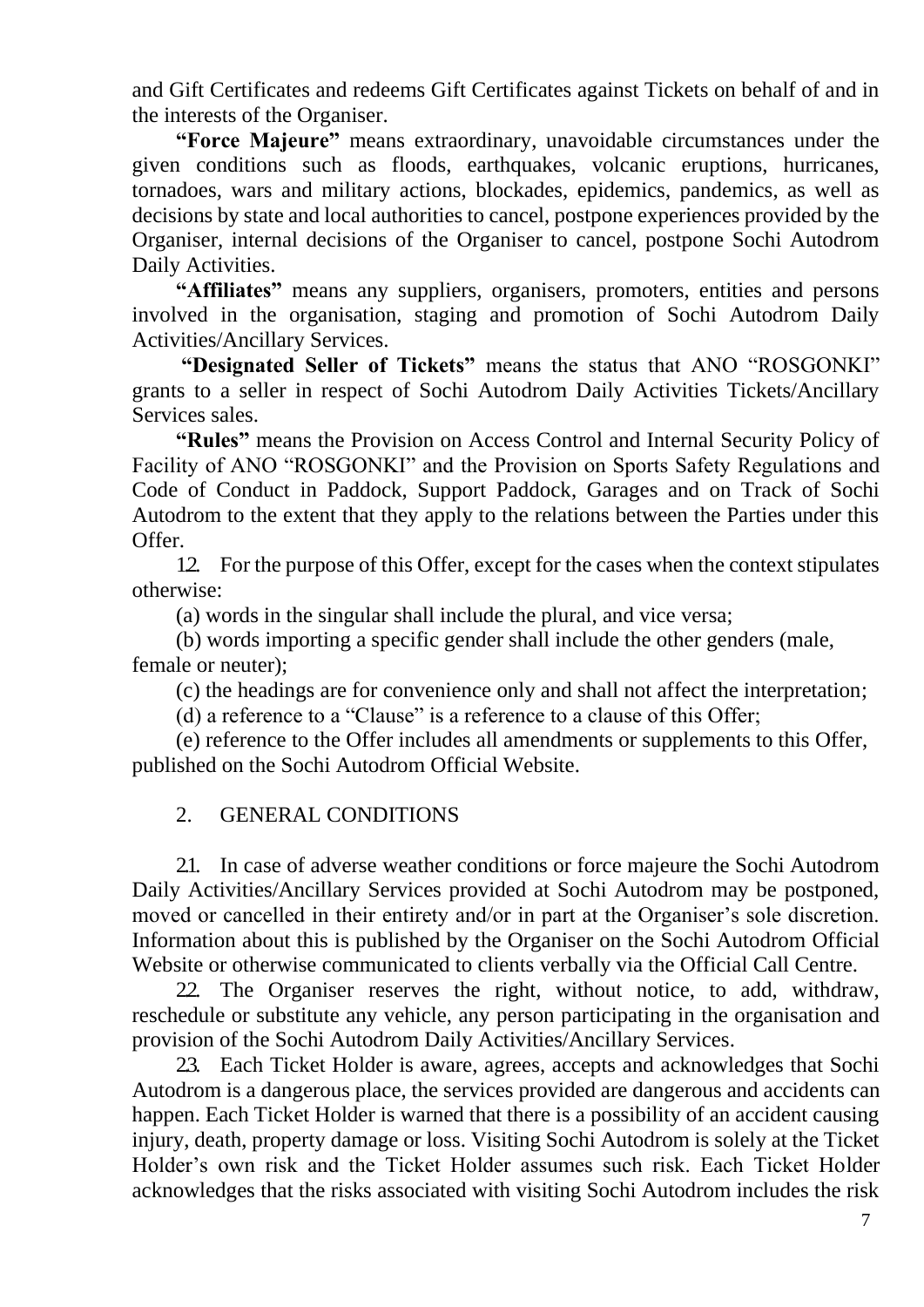of suffering harm as a result of motor vehicles (or parts of them) colliding with other motor vehicles, persons or property. Each Ticket Holder agrees, accepts and acknowledges that visiting Sochi Autodrom to get services has a degree of danger and, to the extent permitted by the law of the Russian Federation, hereby releases the Organiser and/or any and all Affiliates from any and all liability for claims, loss, damage, cost or expenses suffered by the Ticket Holder as a result of a personal injury or death to the extent that this is provided for by the law of the Russian Federation. A Ticket Holder also bears responsibility for Ticket Holders under 18 or children under 6 having the right to enter without a Ticket that are under his/her supervision and are present at Sochi Autodrom, as well as his/her Additional Companions at Sochi Autodrom.

2.4. No goods (including literature) of any nature may be offered either free or for sale by any person within Sochi Autodrom or in a car park by any party, which does not have a proper permit to do so.

2.5. It is forbidden to bring into, use or display within Sochi Autodrom any sponsorship, promotional or marketing materials.

2.6. Reduced fare tickets for excursion services can be provided to veterans, students, large families, pensioners, subject to the provision of an original/a certified copy of document confirming their status. Children under 6, orphans, participants and veterans of the Great Patriotic War, people with disabilities of Groups 1 and 2 are entitled to free admission to tours. Should reduced fare tickets be required, the Ticket Customer can contact the Official Call Centre before purchasing a Ticket to discuss the conditions of purchasing reduced fare tickets.

27. Some areas of Sochi Autodrom are exposed to direct sunlight, rain and wind. Each Ticket Holder is required to take appropriate care for their wellbeing and protection from such weather conditions.

2.8. While at Sochi Autodrom, a Ticket Holder/Additional Companion must maintain safe, prudent and respectful behaviour and comply with all security measures and instructions given by the Organiser or any other entities acting with the consent of the Organiser.

29. Description of the Sochi Autodrom Daily Activities/Ancillary Services, their date, time, location, the Sochi Autodrom Daily Activities/Ancillary Services Face Value are provided on the Sochi Autodrom Official Website in the section dedicated to the Sochi Autodrom Daily Activities/Ancillary Services.

2.10. At certain times, including in relation to certain types of the Sochi Autodrom Daily Activities/Ancillary Services, and for safety and operational reasons, the Organiser may advise that children do not visit Sochi Autodrom. At certain times the Organiser may prohibit persons under 18 from visiting Sochi Autodrom, unless accompanied by a parent or guardian who is over 18. The protection of any person who is under the care of another, (including any person under 18 is the responsibility of a parent or guardian. Each Ticket Holder is strongly advised to exercise diligent supervision and extreme caution in respect of the person under 18 when visiting Sochi Autodrom with a person under 18.

2.11. Preparation for and holding of the 20-minute ride and a Track Session are available to Ticket Holders aged 18 and older and require them to comply with the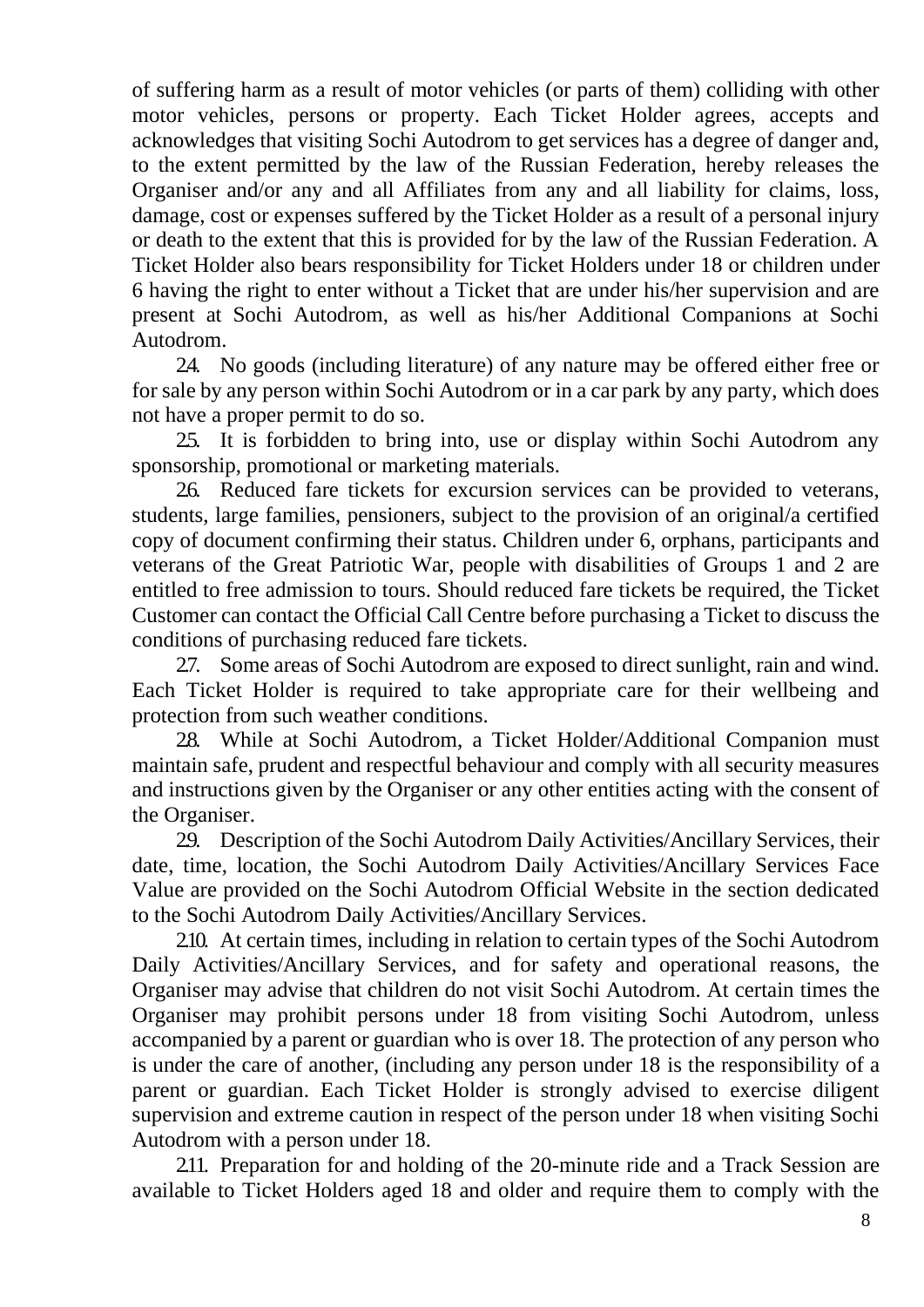provisions of the Rules.

2.12. Race Taxi and Drift Taxi are available to Ticket Holders aged 16 and older who are at least 140 cm tall. The experience is provided to persons aged between 16 and 18 subject to the Passenger's Acknowledgement Form signed by the legal representative of the minor.

2.13. Master Class is available to Ticket Holders aged 18 and older who are at least 140 cm tall, have a category B driving licence, have passed the medical examination established by the Organiser.

2.14. A training drive, a training session in a private car before the competition is available to Ticket Holders aged 16 years and older who have a RAF sports license and have to comply with the provisions of the Rules.

Before entering Sochi Autodrom, each Ticket Holder will have to undergo a thermometry procedure (contactless temperature measurement). If their body temperature is above 37.0˚С, the Ticket Holder will be denied access to Sochi Autodrom. In such case, a second temperature measurement is performed in a place away from crowds. If the second measurement shows that the body temperature is above 37.0, the Ticket Holder will be asked to go home and call a doctor to the place of residence. While at Sochi Autodrom, each Ticket Holder must maintain social distancing in accordance with the requirements of the Russian Federal Service for Surveillance on Consumer Rights Protection and Human Wellbeing in place when the Event is held, wear a medical mask or other mask ensuring the protection of the respiratory organs. Cleaning hands with hand sanitizer is recommended.

2.15. The Organiser shall have the right, in accordance with any changes to the ticketing programme and/or for technical reasons, to replace a Ticket paid for by the Daily Activities/Ancillary Services Customer with another Ticket providing services of the same price category. If the Daily Activities/Ancillary Services Customer does not agree with the replacement of the Ticket, the Daily Activities/Ancillary Services Customer shall have the right to get a full refund of the Face Value of the Sochi Autodrom Daily Activities/Ancillary Services without any additional deductions. If the Ticket is paid in full or in part with a Gift Certificate, the refund is made to the Daily Activities/Ancillary Services Ticket Holder in accordance with clause 8.6 of the Offer.

## 3. APPLICATION OF THE OFFER

3.1. This Offer applies to the Sochi Autodrom Daily Activities/Ancillary Services listed in this Offer, on the Sochi Autodrom Official Website, and provided by the Organiser at Sochi Autodrom, as well as to the redemption of a Gift Certificate against services provided by the Organiser.

# 4. PERSONAL DATA

4.1. In accordance with Federal Law No. 152-FZ "On Personal Data" dated 27 July 2006, by accepting this Offer (entering into an agreement), a Sochi Autodrom Daily Activities/Ancillary Services Customer agrees that his or her personal data becomes public when he/she provides his/her personal data on the Sochi Autodrom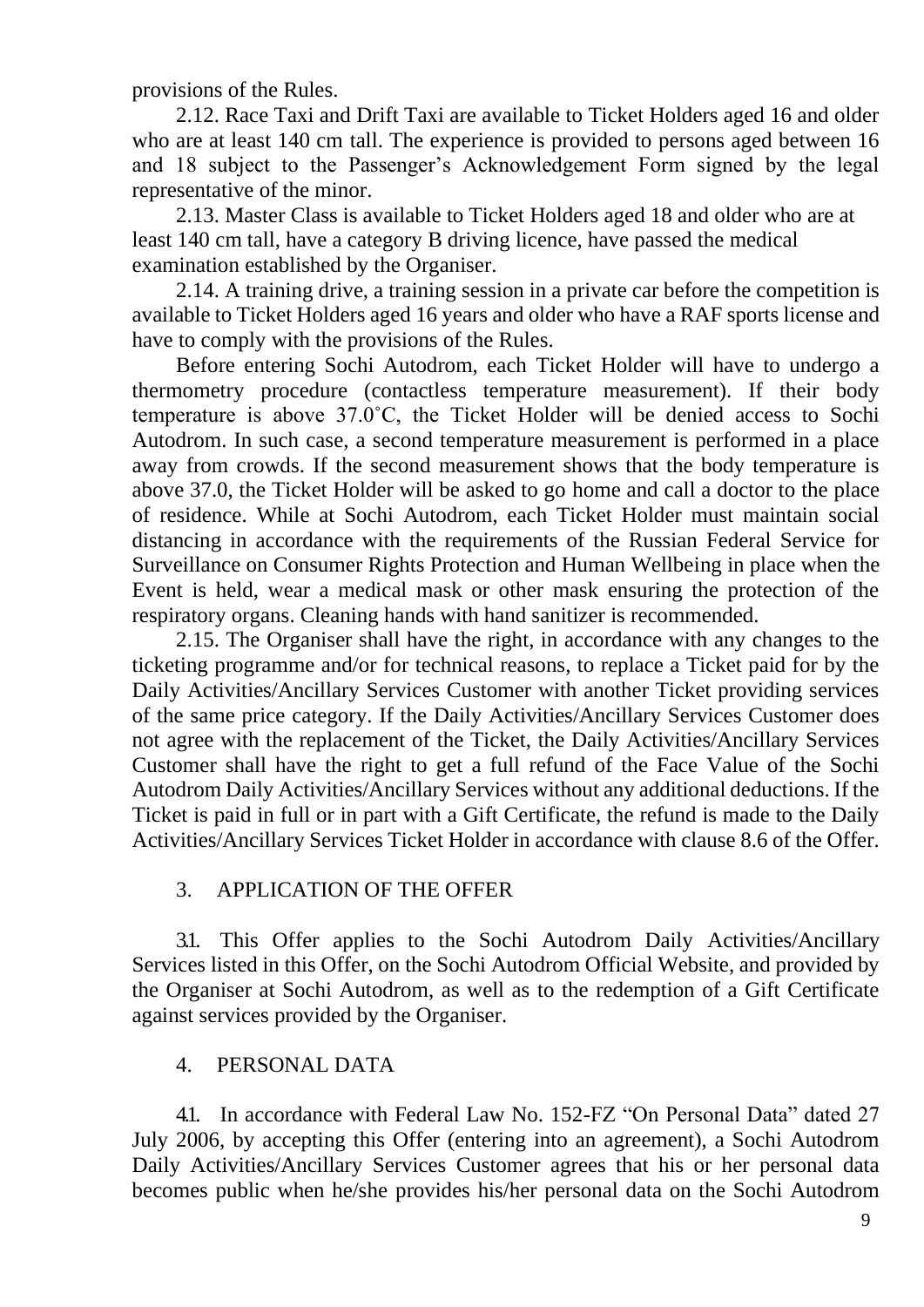Official Website or other internet resource specified on the Sochi Autodrom Official Website or by disclosing his/her personal data in any other way (at the Official Ticket Offices, to Official Call Centre operators, etc.).

The Organiser and/or its authorised person/entity shall have the right to use public personal data of a Sochi Autodrom Daily Activities/Ancillary Services Customer for the purposes of email marketing as well as for any other purposes in order to execute its obligations in respect of the Sochi Autodrom Daily Activities/Ancillary Services Customer in accordance with this Offer.

The provisions of this clause shall fully apply to the Sochi Autodrom Daily Activities/Ancillary Services Customers who are not EU citizens. The provisions of this clause shall apply to the Sochi Autodrom Daily Activities/Ancillary Services Customers who are EU citizens to the extent that they are not in conflict with the provisions of the General Data Protection Regulation.

4.2. If Tickets and Gift Certificates are purchased via the Sochi Autodrom Official Website or other Internet resource specified on the Sochi Autodrom Official Website, the Organiser reserves the right to oblige the Sochi Autodrom Daily Activities/Ancillary Services Customer to provide additional personal data, to which the Sochi Autodrom Daily Activities/Ancillary Services and Gift Certificate Customer grants his/her consent.

## 5. LIABILITY OF THE PARTIES

5.1. The Parties shall bear responsibility for a failure to perform or improper performance of the obligations under the Offer according to the applicable laws of the Russian Federation.

5.2. The Organiser shall not be responsible for ensuring sufficient Ticket/Gift Certificate inventory across all the price categories for all Sochi Autodrom Daily Activities/Ancillary Services.

5.3. The Organiser shall not be responsible for ensuring the conformity of the services provided at Sochi Autodrom to the expectations of a Ticket Holder.

5.4. The Organiser undertakes to provide accurate and timely information about the services provided at Sochi Autodrom by publishing it on the Sochi Autodrom Official Website.

5.5. The Organiser shall not be responsible and shall not reimburse a Sochi Autodrom Daily Activities/Ancillary Services/Gift Certificate Customer for any failures, owing to a malfunction of the Ticketing System or a temporary lack of connection to the Ticketing System, which prevent the Sochi Autodrom Daily Activities/Ancillary Services/Gift Certificate Customer from purchasing a Ticket or a Gift Certificate. In the event of technical failures, the Organiser undertakes to restore performance as soon as possible.

A Sochi Autodrom Daily Activities/Ancillary Services /Gift Certificate Customer shall be liable in accordance with the current law of the Russian Federation for any consequences of the provision of incorrect or misleading information to the Organiser, as well as for the violation of the rights and interests of other persons, resulting from such actions.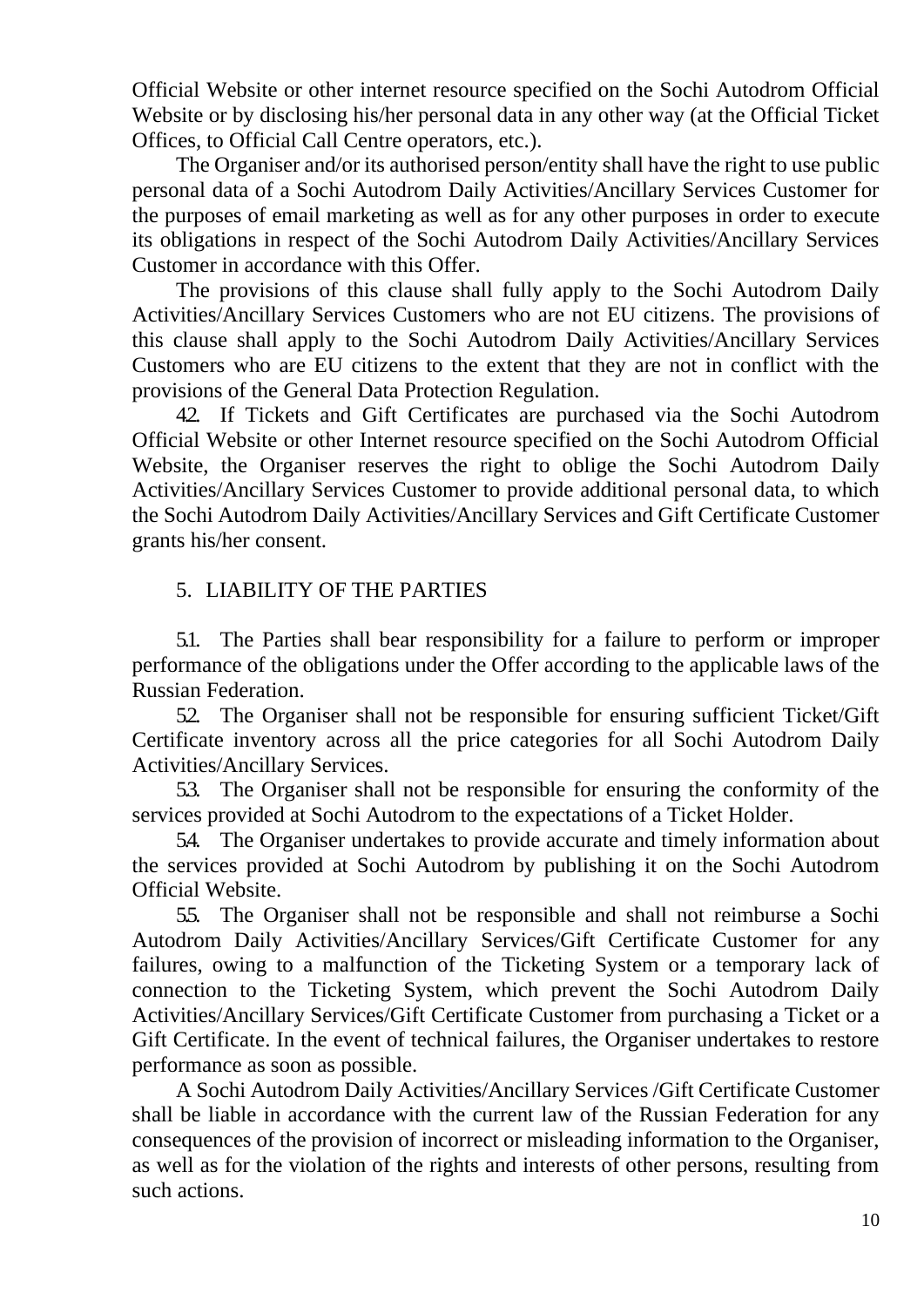5.6. The Parties shall be released from responsibility for a failure to perform and (or) improper performance of their responsibilities under this Offer in case of circumstances beyond reasonable control (force majeure).

5.7. A Sochi Autodrom Daily Activities/Ancillary Services /Gift Certificate Customer/Ticket Holder cannot, without the written consent of the Organiser, resell, transfer (for commercial or other personal gain) or distribute any Ticket(s)/Gift Certificates (above the Face Value approved by the Organiser and written on the Ticket/Gift Certificate) or buy, or purchase Sochi Autodrom Daily Activities/Ancillary Services or Gift Certificates from/or through a reseller who is not the Organiser or not a Designated Seller of Tickets.

5.8. The Organiser shall not be responsible for stolen or counterfeit Tickets or Gift Certificates purchased or obtained from unauthorised sources. A Ticket Holder found to be in possession of a counterfeit Ticket reported as lost or stolen will be denied entry to Sochi Autodrom and the Ticket price will not be compensated.

If it turns out that the Gift Certificate Holder has a fake Gift Certificate, the Organiser or the Organiser's Designated Seller of Tickets has the right to cancel/seize such a Gift Certificate without redeeming it against a Ticket and without refunding the Gift Certificate Face Value.

5.9. The Ticket Holder shall in no way, including using any social media, instant messengers, and the like, publish the Ticket data, in particular, but not limited to the QR code contained in the message sent to the email address specified by the Customer. The Sochi Autodrom Daily Activities/Ancillary Services Customer/ Ticket Holder shall be solely responsible for the safety and protection of his/her Ticket from copying.

If the Ticket is lost or compromised by posting the QR code of the Ticket purchased on the Sochi Autodrom Official Website or at the Official Ticket Office, the Sochi Autodrom Daily Activities/Ancillary Services Customer shall have the right to contact the Official Call Center by e-mail to callcenter@rosgonki.ru to request the reissue of the Tickets previously sent to him/her. The request must be sent exclusively from the email address that was specified during the purchase. After the Ticket is reissued, the previously sent Ticket will not be invalid for entry to Sochi Autodrom. If the order contains more than one Ticket, all Tickets in this order will be reissued. The Sochi Autodrom Daily Activities/Ancillary Services Customer will be denied the reissue of the Ticket if it is established that at the time of the request, this Ticket was scanned for entry.

5.10. If a Ticket is lost or compromised by posting the QR code of the Ticket purchased from a Designated Seller of Tickets, the Sochi Autodrom Daily Activities/Ancillary Services Customer shall have the right to contact this seller with a request for the restoration and/or the reissue of the Tickets. The restoration and/or the reissue of the Tickets shall be performed in accordance with the rules applied by the Designated Seller of Tickets.

5.11. Tickets or Gift Certificates may not be used for advertising, promotional or commercial purposes including prizes, competitions, contests or sweepstakes, except with the written consent of the Organiser.

5.12. The Organiser reserves the right to refuse admission to (or eject from) Sochi Autodrom any Ticket Holder who is in possession of a Ticket which has been sold,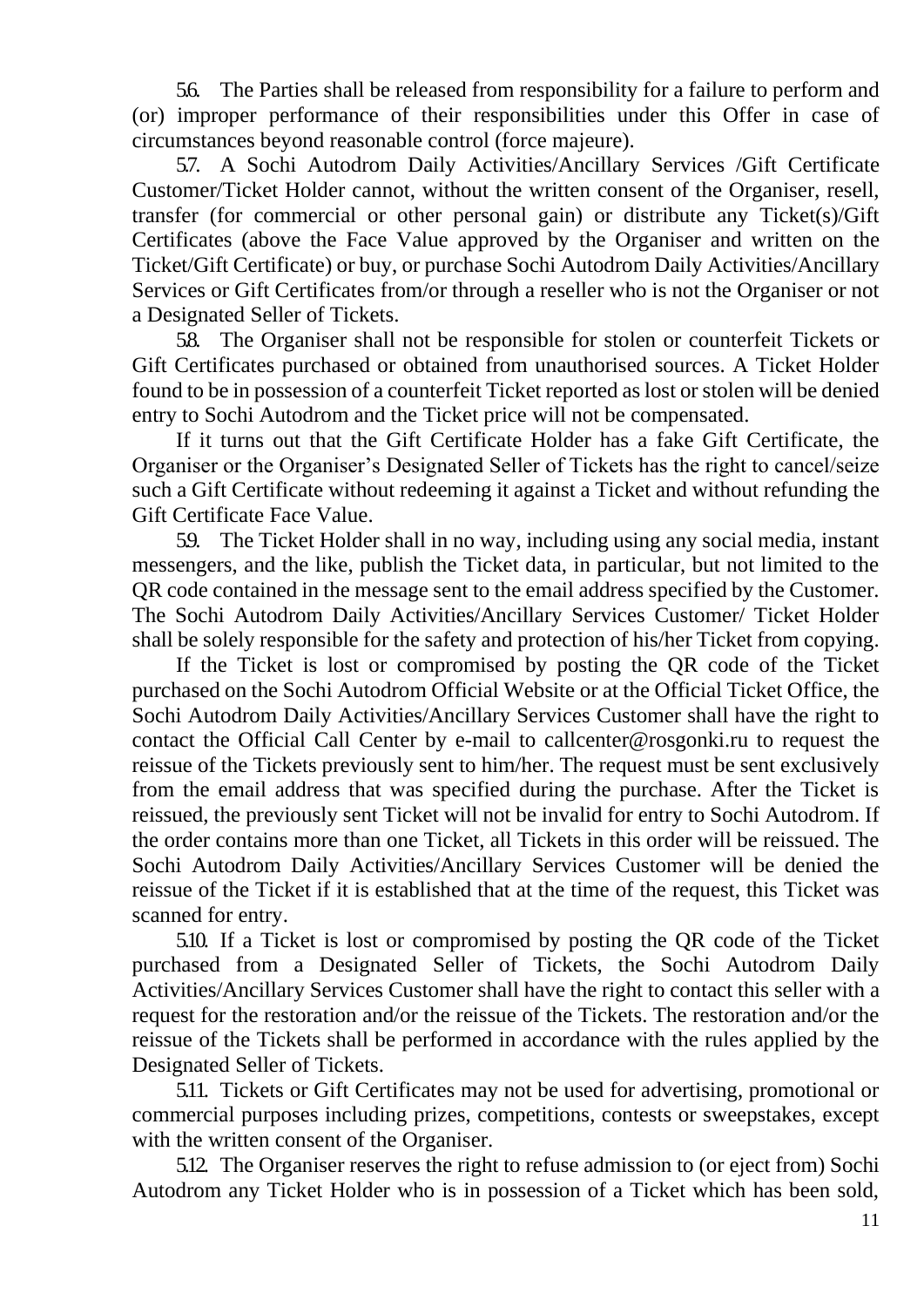redeemed or used in a manner which does not comply with the Offer Terms and Conditions.

5.13. It is prohibited to use the name of each of the Sochi Autodrom Daily Activities/Ancillary Services (as well as abbreviations or translation to a foreign language), the logo or graphic device of the Organiser, the circuit, any of the activities as part of the services provided at Sochi Autodrom or related to Sochi Autodrom for any commercial purposes. The Organiser's trade marks cannot be used without a prior written consent of the Organiser.

5.14. Each Ticket Holder shall compensate the Organiser and/or the Affiliates for any and all damage, loss, liability or injury that they suffer as a result of the Ticket Holder' failure to comply with the terms and conditions of the Offer or the wilful, reckless or negligent acts or omissions of the Ticket Holder, or any person under the Ticket Holder's care, guidance or supervision at Sochi Autodrom.

5.15. Each Ticket Holder must not without the prior written consent of the Organiser:

(a) be at Sochi Autodrom outside of the period of the Sochi Autodrom Daily Activity/Ancillary Services provision for which Tickets have been purchased;

(b) leave Sochi Autodrom other than through a designated exit;

(c) move any fence, enter fenced off areas, or interfere with any activity undertaken in any fenced off area;

(d) erect any structure, or erect or display any sign or banner etc. at Sochi Autodrom;

(e) post, stick or place any poster, placard, bill, banner print, paper or any advertising material on any building, structure, fence, tree or barrier at Sochi Autodrom;

(f) distribute any printed or visual matter or distribute, display or promote any advertising or promotional material, samples of goods or services or any other matter or thing at Sochi Autodrom;

(g) distribute, hawk, sell, offer or expose for sale any goods or services of collect money or orders for goods and services at Sochi Autodrom;

(h) sell, offer or make available for sale any Ticket/Gift Certificate above its Face Value, indicated in the Ticket/Gift Certificate;

(i) misuse, deface, damage, or tamper with any building, seat, chair, table, structure, vehicle, vessel, truck, pipe, tap, tap-fitting, conduit, electrical equipment, wiring, or signs at Sochi Autodrom;

(j) block any thoroughfare to Sochi Autodrom;

(k) deposit litter, except in a receptacle provided for that purpose;

(l) throw or kick any stone, bottle or other projectile;

(m) disrupt, interrupt or behave in any manner that may disrupt or interrupt any race, event or activity;

(n) act or conduct oneself in such a way as to hinder, obstruct or interfere with a driver of any vehicle, any vehicle taking part in a race or an event or to adversely affect the safety of Sochi Autodrom visitors;

(o) use indecent or obscene language or threatening or insulting words or otherwise behave in a threatening, riotous, indecent or insulting manner;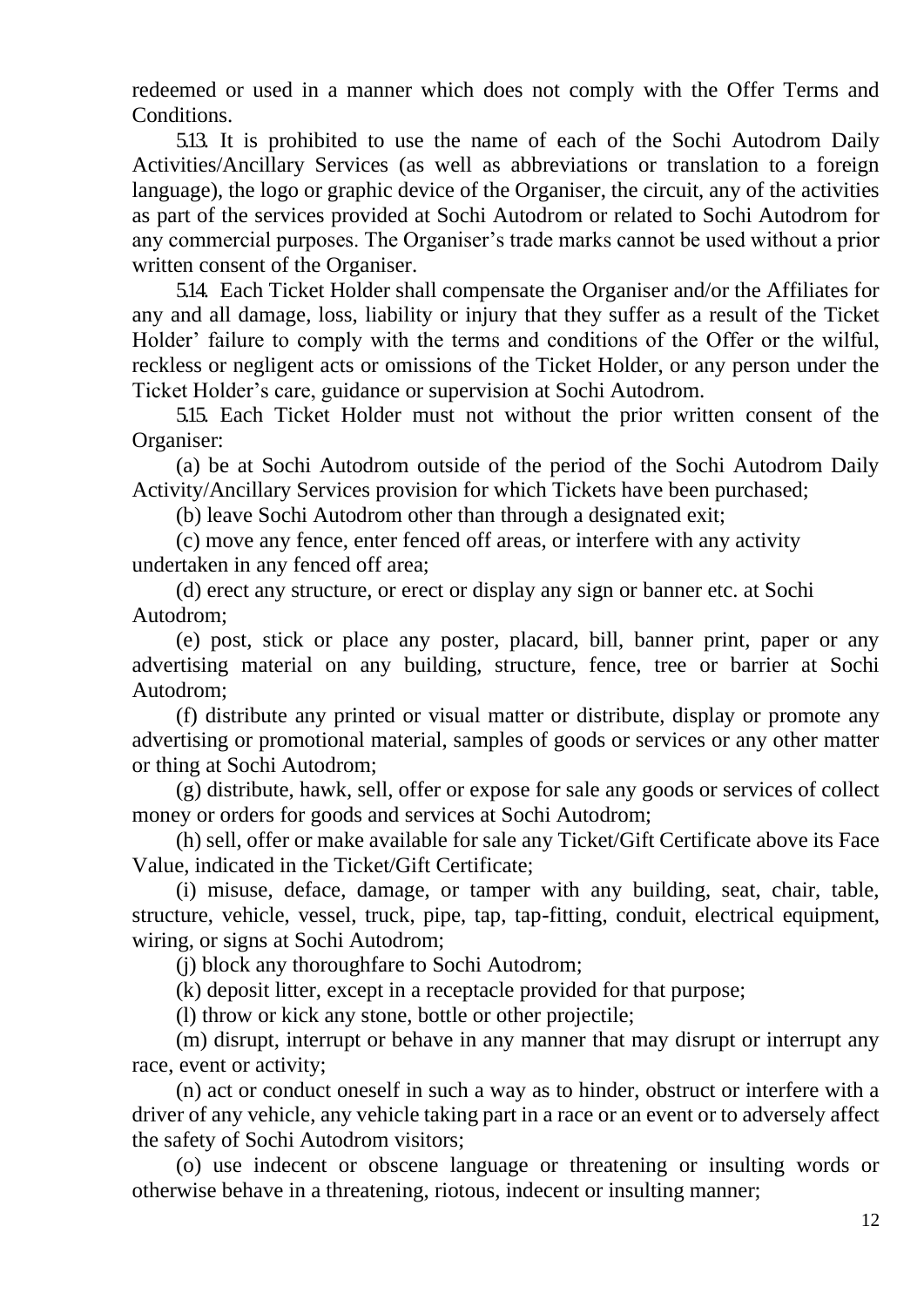(p) operate or use a loud hailer, public address system, broadcast device or other device which may interfere with electronic or radio communications being used by the Organiser, the Affiliates, Activity participants or other persons authorised by the Organiser;

(q) smoke outside the designated areas;

(r) enter Sochi Autodrom with beverages in plastic, glass or metal containers (with a volume extending 0.5 ltr.), except for plastic or paper cups, purchased at the designated sales points located at Sochi Autodrom.

5.16. A Ticket Holder/Sochi Autodrom Daily Activity/Ancillary Services Consumer acknowledges that as part of the participation in: (a) a sporting, race activity or similar leisure time pursuit; and/or (b) an activity that involves a significant degree of physical exertion or physical risk; and/or (c) is undertaken for the purposes of recreation, enjoyment or leisure, including any activity, participation in various amusements and interactive displays, the Organiser does not give any warranty that the services will be provided with due care and skill or that any materials provided in connection with the Activities will be fit for the purposes for which they are supplied.

5.17. The Organiser reserves the right, without notice, to add, remove, change any car and/or person participating in the organisation and holding of the Sochi Autodrom Daily Activities/Ancillary Services, whether announced or not. The Organiser is not liable to a Ticket Holder for any changes in the participants or format of, or any other element of the Sochi Autodrom Daily Activities. The Organiser is not liable to a Ticket Holder for any loss or damage, whether direct or indirect, that is incurred as a result of any Sochi Autodrom Daily Activities/Ancillary Services (or any part of them) being cancelled, postponed or changed. Refunds for Tickets are carried out in accordance with clause 8 of this Offer.

5.18. One Ticket is valid for one person only (except for the right of one Additional Companion aged 12 and older and children under 12 to enter with the Race Taxi/Master Class/Track Sessions/Training Drives Daily Activities Ticket Holder free of charge, and except for the right to free admission of the Additional Companion of an organised excursion group of children, except for the right to free admission to tours of children under 6).

5.19. The Organiser is not responsible for activities and services provided by third parties at Sochi Autodrom, as well as for services in respect of which the Organiser acts as an agent.

5.20. Pit Stop Challenge is potentially dangerous, as a special tool with rotating parts is used for it, as well as car wheels weighing more than 5 kg. A Pit Stop Challenge participant agrees with this and takes full responsibility for his/her health upon himself/herself.

## 6. INFORMATION SENDOUT

6.1. By accepting this Offer, a Sochi Autodrom Daily Activities/Ancillary Services /Gift Certificate Customer agrees that the Organiser or any third party acting with consent of the Organiser may regularly distribute information concerning services provided at Sochi Autodrom under this Offer, other experiences held at Sochi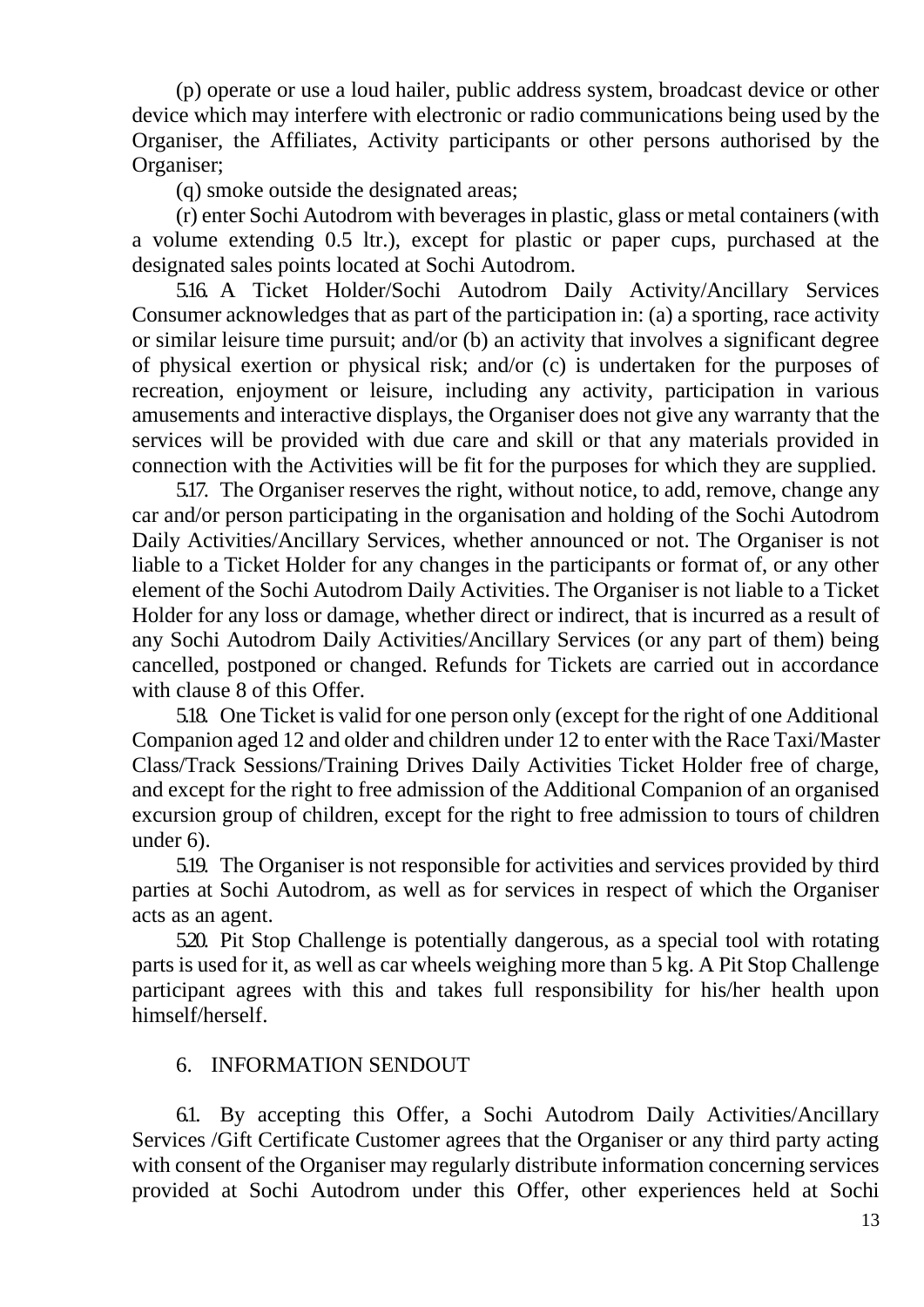Autodrom (such as the FORMULA 1 VTB RUSSIAN GRAND PRIX) and/or any other Organiser's offers to the e-mail address and/or mobile phone number indicated by the Sochi Autodrom Daily Activities/Ancillary Services /Gift Certificate Customer while purchasing the Sochi Autodrom Daily Activities/Ancillary Services /Gift Certificate.

6.2. The volume and content of the information distributed as well as the dates and time of the distribution shall be established by the Organiser at its absolute discretion.

6.3. A Sochi Autodrom Daily Activities/Ancillary Services /Gift Certificate Customer shall have the right, at any time to opt out of such communications by sending an email notification to the Organiser according to the instructions, contained in the newsletter.

6.4. The provisions of clauses 6.1. to 6.3. of this Offer shall fully apply to the Sochi Autodrom Daily Activities/Ancillary Services/ Gift Certificates Customers who are not EU citizens. The provisions of this clause shall apply to the Sochi Autodrom Daily Activities/Ancillary Services/ Gift Certificates Customers who are EU citizens to the extent that they are not in conflict with the provisions of the General Data Protection Regulation.

# 7. SPECIAL CONDITIONS

7.1. A Ticket Holder may make, create, store, record or transmit any kind of sound recording, visual footage, audio-visual footage (further - Recordings), as well as store, record or transmit any information or other data in relation to the Sochi Autodrom Daily Activities/Ancillary Services. It is allowed to bring into Sochi Autodrom any equipment designed to perform the aforementioned acts unless otherwise agreed with the Organiser. Electronic devices (including still image cameras, mobile telephones and other handheld personal communication devices) are permitted within Sochi Autodrom unless otherwise advised, provided that any Recordings, Data and any image, including photographic images and any still pictures derived or capable of being derived from a Recording (further - Image), recorded, stored and/or created at Sochi Autodrom are used for personal and non-commercial purposes only, which does not include social media, unless otherwise agreed by the Organiser. But creating content for subsequent posting in the media or blog without prior agreement with the Organiser is prohibited.

72. A Ticket Holder hereby agrees that:

(а) he/she can be held liable for any use of such Recordings, Data and Images, listed in Clause 8.1. of the Offer for advertising, commercial or other purposes (except for private viewing) without a prior written consent of the Organiser;

(b) upon the request of the Organiser the Ticket Holder shall assign to the Organiser in writing the copyright and all other intellectual property rights in any Image or Recording that the Ticket Holder creates, makes, stores or records;

7.3. During the racing types of the Sochi Autodrom Daily Activities the noise level may be very high. It is advised to wear hearing protection during the provision of the services to reduce the risk of hearing damage.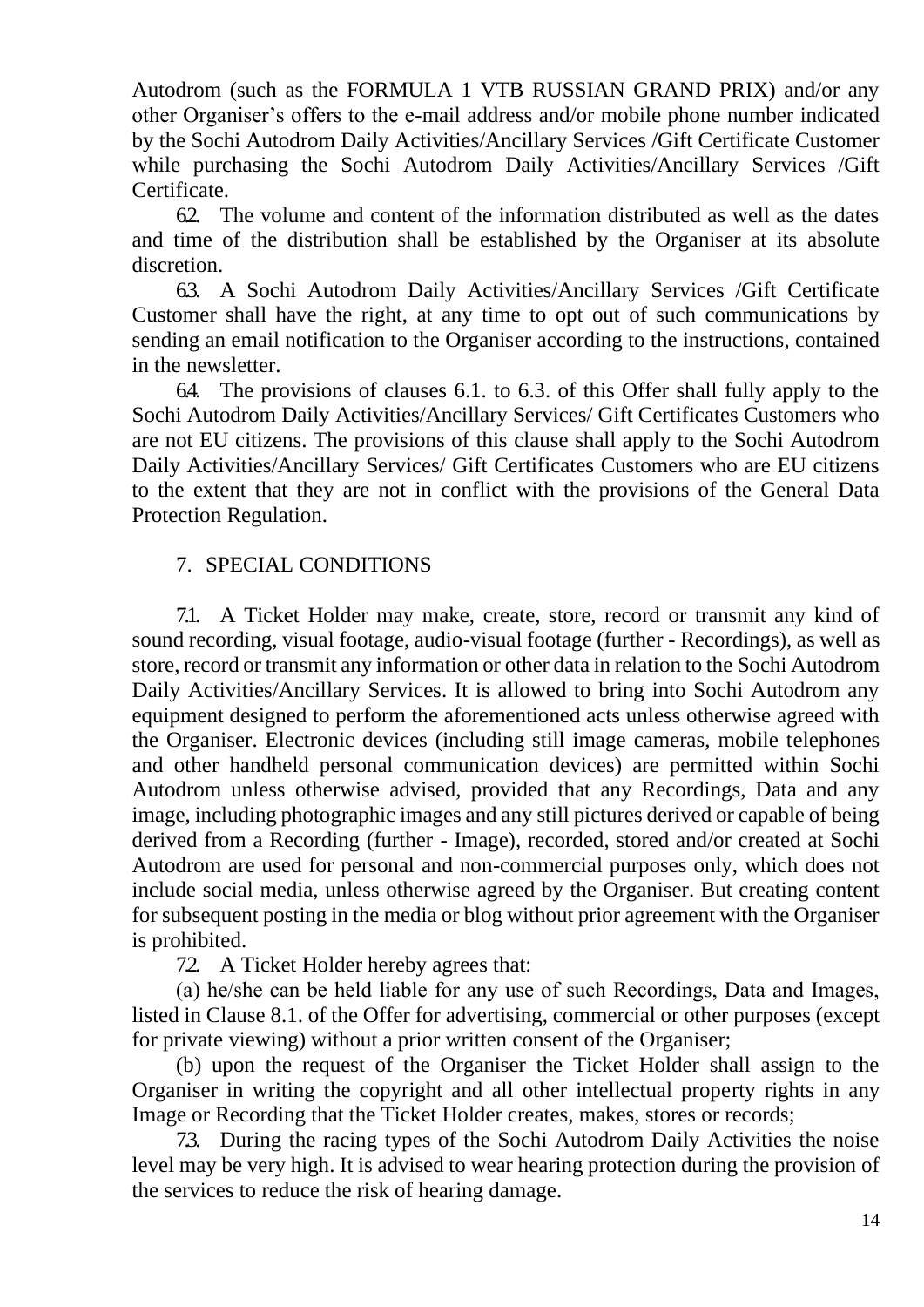7.4. By entering Sochi Autodrom, a Ticket Holder grants their consent to the Organiser using their image obtained by taking photographs and/or filming. The Organiser (and any third party authorised by the Organiser from time to time) may use for the purposes of or in connection with any publication, exhibition or broadcast (including any advertising or promotional literature, campaign or material) in any media worldwide approved by the Organiser any still or moving images taken at Sochi Autodrom where such image includes any image of the Ticket Holder and the Ticket Holder waives any and all of his or her personality and privacy rights to the extent necessary to permit such use.

#### 8. REFUND, TICKET REPLACEMENT PROCEDURE

8.1. A Sochi Autodrom Daily Activities/Ancillary Services Customer may request a refund in the following cases:

(a) Cancellation of any service provided at Sochi Autodrom;

(b) Death of the Sochi Autodrom Daily Activities/Ancillary Services Customer;

(c) Sickness of the Sochi Autodrom Daily Activities/Ancillary Services Customer not allowing him or her to visit Sochi Autodrom and/or use the services provided at Sochi Autodrom for medical reasons;

(d) In any other cases provided for by the law of the Russian Federation.

82. A refund shall not exceed the Sochi Autodrom Daily Activities/Ancillary Services Face Value.

Service charges are not refunded in case of a Ticket refund on the grounds provided for in Sub-clauses b to d Clause 8.1. of this Offer.

8.3. In case of the cancellation, postponement of the Sochi Autodrom Daily Activities/Ancillary Services by decision of state authorities or due to force majeure, including in case of the cancellation, postponement of the Daily Activities at the initiative of the Organiser, the Organiser has the right to change the Sochi Autodrom Daily Activities/Ancillary Services Customer's Ticket to any other Sochi Autodrom Daily Activities/Ancillary Services chosen by the Customer, as well as the right to make a refund for the Daily Activities/Ancillary Services without receiving a completed refund request from the Daily Activities/Ancillary Services Customer. In case of a refund to a Daily Activities/Ancillary Services Customer without a refund request because of the cancellation/postponement of the Daily Activities at the Organiser's initiative, the funds are returned to the details of the Daily Activities/Ancillary Services Customer's bank card from which the payment was made, if the purchase was made online on the Sochi Autodrom Official Website; or returned to the Daily Activities/Ancillary Services Customer in cash at the Sochi Autodrom ticket office, if the purchase was made in cash at the ticket office.

8.4. Only the Daily Activities/Ancillary Services Customer may request a refund, and in cases provided for in clause 8.1. (b) and (c) of the Offer also his/her legal representative or other duly authorised person.

8.5. To get a refund for a Ticket purchased from a Designated Seller of Tickets, the Customer shall follow the relevant Ticket refund procedure implemented by this Designated Seller of Tickets.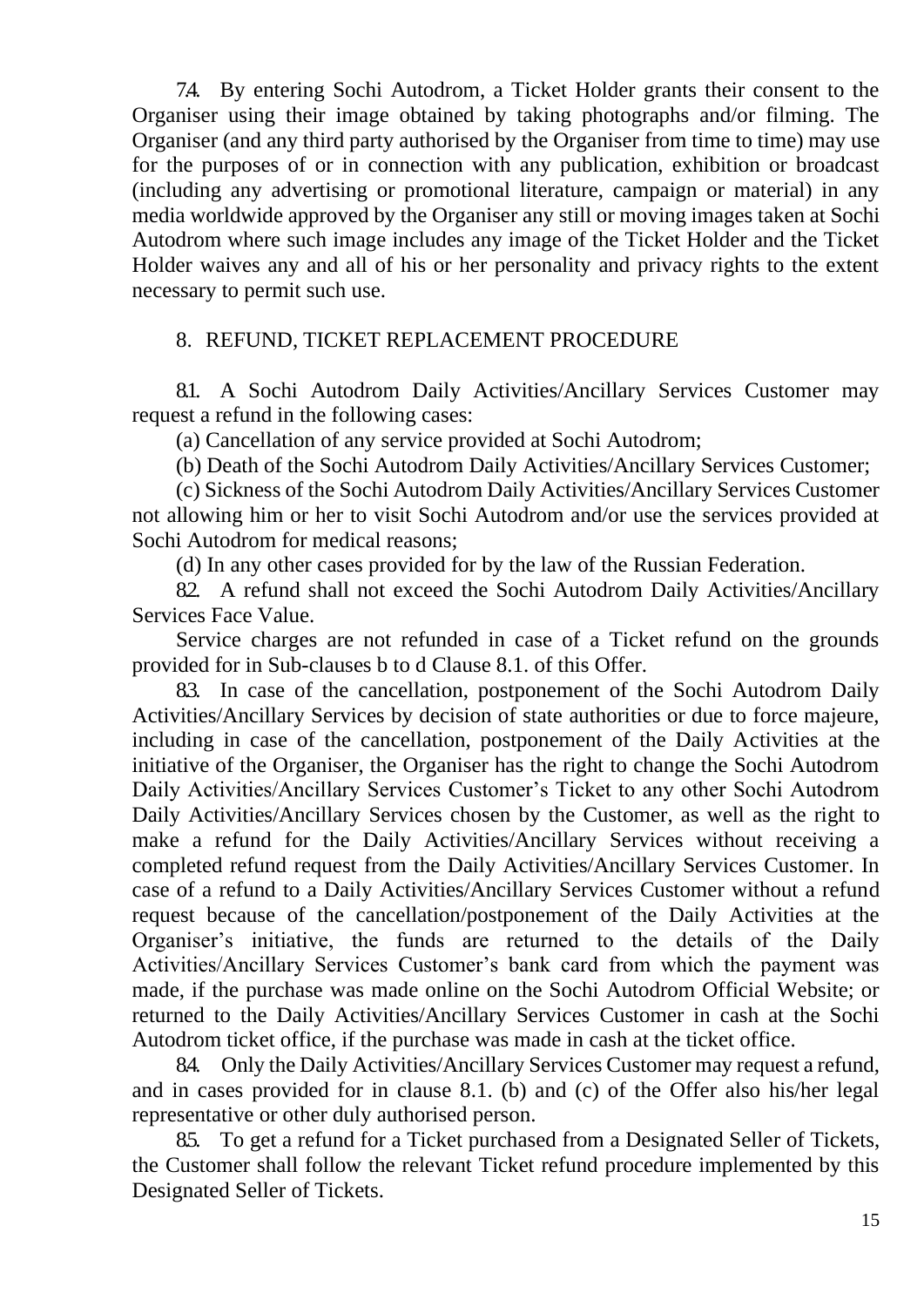8.6. To get a refund for a Ticket purchased via the Sochi Autodrom Official Website or at the Official Ticket Offices, the Sochi Autodrom Daily Activities/Ancillary Services Customer must submit the required set of documents to the Sochi Autodrom Official Ticket Office located at the address of the Organiser, ANO "ROSGONKI": 26 Triumfalnaya St., Sochi 354340, Krasnodar Region (Main Grandstand, Gate A), or send the necessary documents in electronic form to the Organiser's email address [callcenter@rosgonki.ru.](mailto:callcenter@rosgonki.ru)

A sample of the Ticket refund request is available on the Sochi Autodrom Official Website, at the Official Ticket Offices or can be sent when contacting the Organiser at [callcenter@rosgonki.ru.](mailto:callcenter@rosgonki.ru) All the fields of the refund request must be filled out.

The following should be attached to the Ticket refund request:

– copy of the E-ticket;

– original receipt or its copy, proving that the purchase was made at the Official Ticket Offices or online on the Sochi Autodrom Official Website;

– copy of the Ticket Customer's passport;

– documents in confirmation of the fact of the death or sickness of the Ticket Customer.

In case the Organiser agrees to refund the Ticket, the money shall be returned to the Sochi Autodrom Daily Activities/Ancillary Services Customer as follows:

- if the Ticket was paid for by wire transfer (by bank card) via a POS terminal at the ticket office or on the website, the funds are remitted to the bank details of the account from which the Ticket was purchased, or to the bank details specified by the Ticket Customer in the corresponding refund request subject to the confirmation of the current account for which the bank card was opened being closed at the time when the Ticket refund request was submitted from the Sochi Autodrom Daily Activities/Ancillary Services Customer's bank;

if the Ticket was paid for in cash at the Official Ticket Office, the funds are returned in cash at the Official Ticket Office where the Ticket was paid for;

If the refunded Tickets were paid in full or in part with a Gift Certificate, the corresponding amount will be returned to the Ticket Holder depending on the payment method used and in accordance clauses 8.1.-8.12. of this Offer.

Tickets purchased from Designated Sellers of Tickets are refunded in accordance with the refund rules and procedures applied by each Designated Seller of Tickets at the place where the Tickets were purchased.

The refund is processed within 10 (ten) calendar days of the receipt of a refund request and all the necessary documents and information by the Organiser, unless other term is set by the norms of the current law of the Russian Federation. The date of submission of a Ticket refund request shall be the date of submission of a fully completed request with accompanying documents to the email address [callcenter@rosgonki.ru](mailto:callcenter@rosgonki.ru) or the Official Ticket Office. If the tickets were purchased from Designated Ticket Sellers, the date of submission of the request shall be the date of submission of a fully completed application with accompanying documents attached to the Designated Seller of Tickets via the communication means used by the seller.

8.7. The Organiser reserves the right to deny the refund of a Ticket if the Ticket has been purchased in violation of the terms and conditions of the Offer.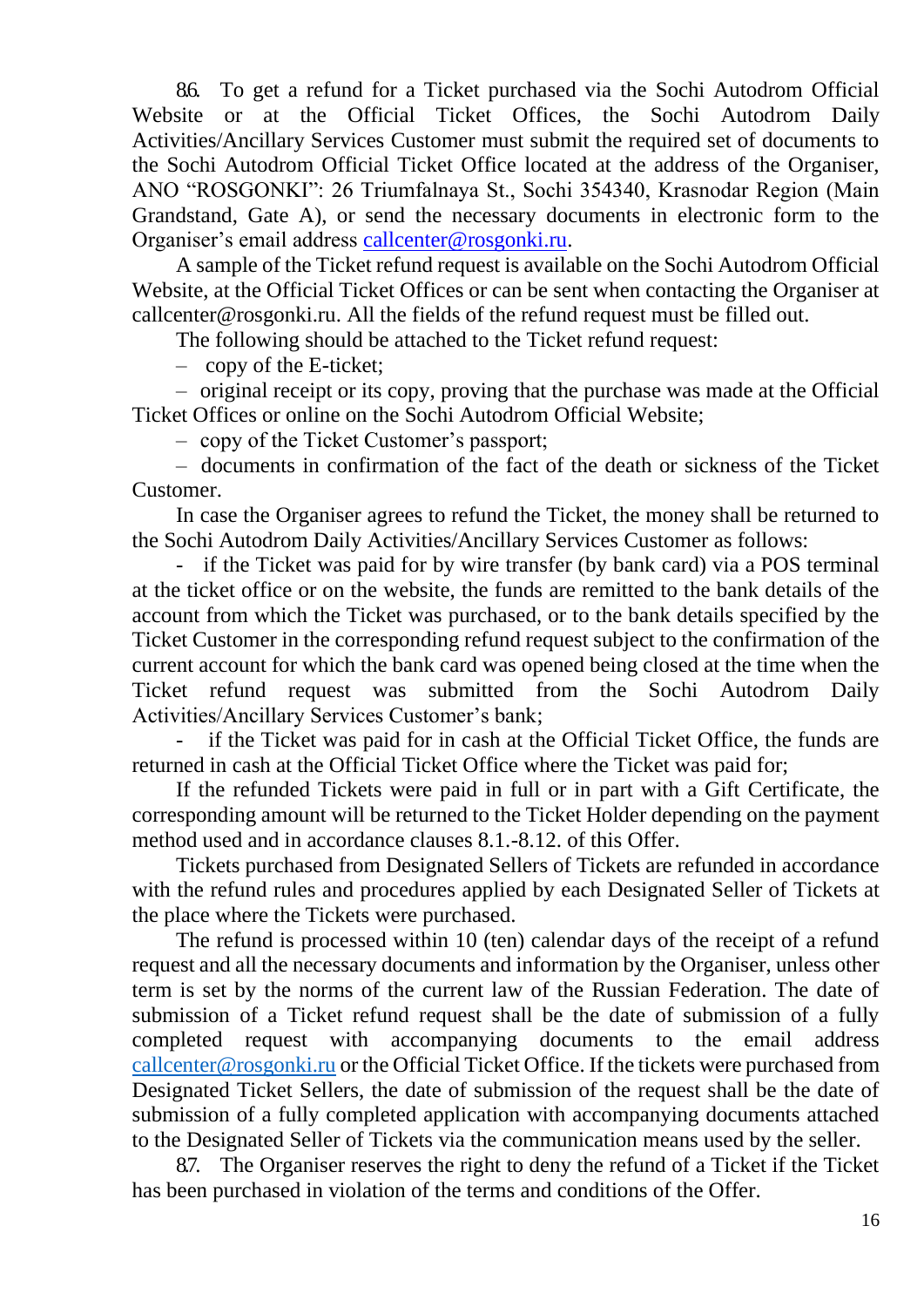8.8. The change of the date of Sochi Autodrom Daily Activities/Ancillary Services at the initiative of the Ticket Holder is possible only if the Ticket Holder contacts the Sochi Autodrom Official Call Centre or the Official Ticket Office no later than the date of Sochi Autodrom Daily Activities/Ancillary Services specified in the Ticket.

8.9. If a refund is requested after the date of the Sochi Autodrom Daily Activities/Ancillary Services specified in the Ticket, the funds will not be refunded in full in order to reimburse the actual costs incurred.

8.10. If the Ticket Holder fails to appear on the day when the services are to be provided that is specified in the Ticket, the services are deemed to have been provided, the funds are not refunded in full in order to reimburse the actual costs incurred.

8.11. If a Ticket is lost/damaged, the Ticket Customer can contact an Official Ticket Office or the Official Call Centre in order to have the Ticket re-send to the email address specified during the purchase.

8.12. If a Ticket is stolen/lost, the Customer shall have the right to go to an Official Ticket Office to have the Ticket re-issued. The Sochi Autodrom Daily Activities/Ancillary Services Customer will be denied the reissue of the Ticket if it is established that at the time of the request, this Ticket was scanned for entry.

## 9. GIFT CERTIFICATE PURCHASE, USE AND REFUND RULES

9.1. A Gift Certificate can be purchased via the Official Call Centre, at the Official Ticket Office or on the Sochi Autodrom Official Website.

92. A Gift Certificate does not entitle you to access Sochi Autodrom.

9.3. A Gift Certificate is valid for 1 year from the date of purchase. A Gift Certificate cannot be extended.

9.4. A Gift Certificate Holder shall not post the certificate data in any way, including using any social media, instant messengers, etc. A Gift Certificate Customer / Holder shall be solely responsible for the safety and protection of their certificate from being copied.

95. A Gift Certificate cannot be reissued.

9.6. A Gift Certificate can be used for exchange for any Ticket of the corresponding Ticket Product or for any Ticket for the relevant Sochi Autodrom Daily Activities/Ancillary Services held at Sochi Autodrom, the list of which is available on the website [www.rosgonki.ru,](http://www.rosgonki.ru/) except for exchange for a Gift Certificate.

9.7. If the Gift Certificate face value is not enough for it to be redeemed against the selected Ticket Product/Sochi Autodrom Daily Activities/Ancillary Services, it is possible to pay the balance in cash or by bank transfer.

9.8. If a Gift Certificate is used for an amount less than its declared face value, the balance cannot be refunded and can only be used to purchase an additional Ticket Product or Sochi Autodrom Daily Activities/Additional Services held at Sochi Autodrom.

99. The refund of the unused Gift Certificate Face Value is possible only during the validity period of the Gift Certificate.

9.10. The Gift Certificate Face Value can be returned only to its Customer.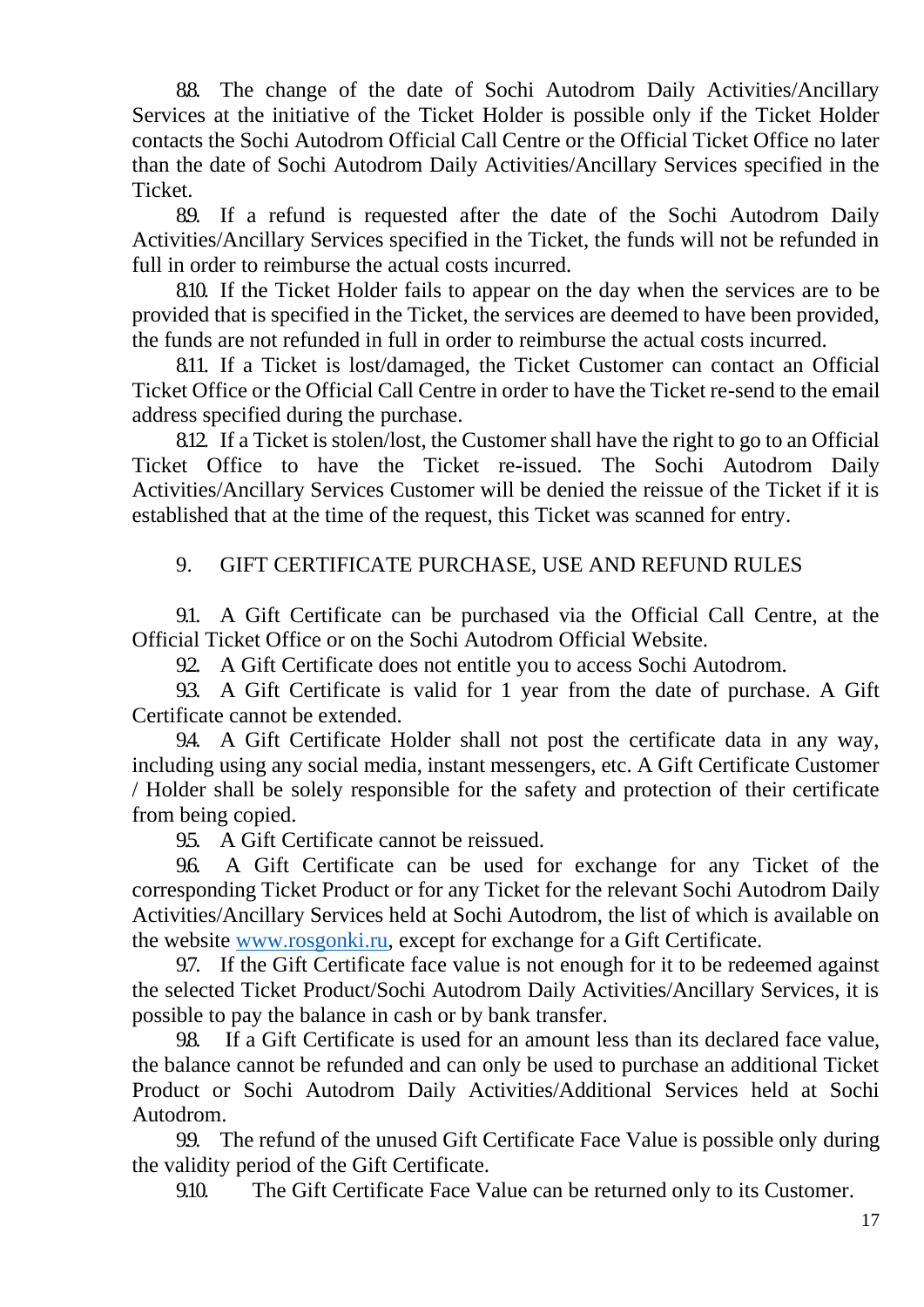The refunds of the Gift Certificate Face Value are made at the place of purchase at the Official Ticket Office or by submitting a completed refund request to the Official Call Centre at [callcenter@rosgonki.ru.](mailto:callcenter@rosgonki.ru) The request must be accompanied by the original or a copy of the receipt confirming the payment for the Gift Certificate, a copy of the passport of the person requesting the refund, and also contain the details of the bank account (bank card) using which the Gift Certificate was paid for in case of noncash payment.

## 10. SAFETY

10.1. Sochi Autodrom has access and internal security polices in accordance with Decree of the Government of the Russian Federation No. 202 "On Approval of Requirements for Antiterrorist Protection of Sports Venues and Form of Sports Facility Security Passport" dated 6 March 2015 in place that are mandatory for all sports facility visitors.

10.2. The Requirements for Antiterrorist Protection of Sports Venues establish mandatory organisational, engineering, legal and other measures to ensure antiterrorist protection of real estate including sports venues specially designed for fitness events and (or) sporting events.

10.3. In order to ensure public safety, the Organiser reserves the right to eject the Ticket Holder from Sochi Autodrom at any moment for security reasons. Access to Sochi Autodrom after the end of experiences provided at Sochi Autodrom.

10.4. To ensure security whilst at Sochi Autodrom, CCTV cameras are used. A Ticket Holder agrees that footage taken of him/her for general security measures may be used for the purposes of general security or passed to the police for use in any proceedings.

10.5. To ensure security whilst at Sochi Autodrom the Organiser reserves the right to screen any person entering Sochi Autodrom and any of his/her belongings without diving any reasons, as well as the right to refuse entry to Sochi Autodrom for any person or to eject from Sochi Autodrom any person refusing to submit to the screening. No refund of the Ticket cost will be made in this case.

10.6. No animals are admitted to Sochi Autodrom, including the car parks, except guide dogs.

10.7. While at Sochi Autodrom, the Ticket Holders must always keep to the designated paths and access all free-standing viewing areas with caution, using steps or path as appropriate.

10.8. A Ticket Holder cannot bring into Sochi Autodrom and use the following items:

(a) weapons of any type including self-defence weapons, ammunition, bladed articles, any other items that might be used as a weapon, explosives, poisonous, toxic, or odorous substances, radioactive materials;

(b) flammable and pyrotechnical substances or articles, (except for matches, pocket lighters), including air-horns, flares, fireworks, gas tanks, and any other items (chemicals) that might be used for production of pyrotechnic products or smokes;

(c) other substances, items, articles, including self-made that can be used to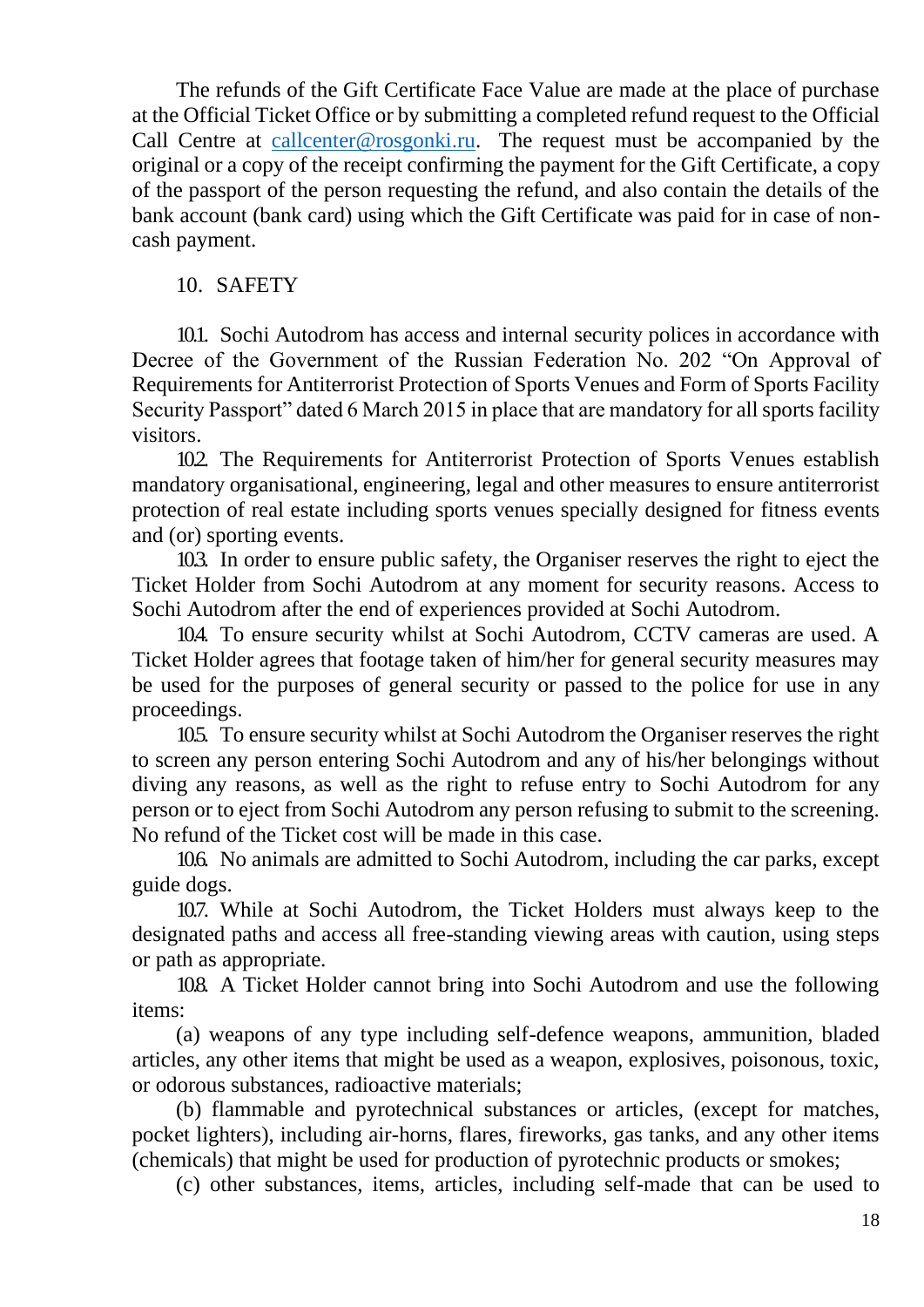produce smoke or fire, self-igniting liquids;

(d) tools and articles including self-made that are not pyrotechnical and that are used for dispersion or diffusion of different substances (pneumatic crackers);

(e) any flag or banner with dimensions exceeding 2.0 x1.5 m, including those with hollow flagpoles with flagpoles' length exceeding 1.5 m and flagpoles' diameter exceeding 2.5 cm, chairs, benches, stools, ice chests, helium filled balloons, balls of any type and size;

(f) colourants;

(g) wind instruments to produce sounds (including vuvuzelas and whistles), except for bugles and pipes;

(h) alcoholic and non-alcoholic drinks of any kind, except for soft drinks in plastic containers with the volume not exceeding 0.5 litres, glass bottles or containers, food, except for baby food with the volume not exceeding 1 litre per baby (including soy milk, breast milk or cow's milk, infant formulas, and sterilized water, including those in glass containers, any other food, required for feeding children under 5 years of age);

(i) narcotics, toxics or stimulants;

(j) promotional extremist materials; materials containing Nazi or extremist symbols or attributes;

(k) technical equipment which can interfere with the staging of the experiences provided at Sochi Autodrom or their participants (laser devices, flashlights), radios, sound amplification tools;

(l) bulky items that create inconvenience for other visitors, except with the consent of the Organiser to bring such items;

(n) bicycles, scooters, skateboards and roller blades, fireworks, Frisbees, musical instruments and (or) musical equipment, including alarm systems, sirens, whistles, electronic equipment, or any other broadcast equipment;

(o) kick scooters, including two- or three-wheeled, self-balancing electric vehicles (e.g., Segway);

(p) suitcases or bags with the dimensions exceeding 40cm x 40cm x 45cm.

10.9.When visiting Sochi Autodrom, the Ticket Holder shall comply with the requirements and rules established by the Federal Service for Surveillance on Consumer Rights Protection and Human Wellbeing, as well as the current requirements and regulations of state and municipal authorities in connection with the threat of the spread of the coronavirus infection, including but not limited to:

- maintaining a 1.5m social distance;

- wearing personal protective equipment at Sochi Autodrom.

10.10. In order to ensure safety at Sochi Autodrom, the Organiser reserves the right to deny access to Sochi Autodrom and/or to the Sochi Autodrom track (in whole or in part, including restricting or suspending the relevant access) with a Ticket if:

- the Track Session Ticket Holder does not have the corresponding Driver's Acknowledgement Form and/or Passenger's Acknowledgement Form;

- the Ticket Holder is in breach of the provisions of the Rules and/or obligations provided for in clause 11.7. of this Offer.

The Organiser also has the right to deny access and/or the right to be at Sochi Autodrom to any person who insults human dignity and public morality or who is in a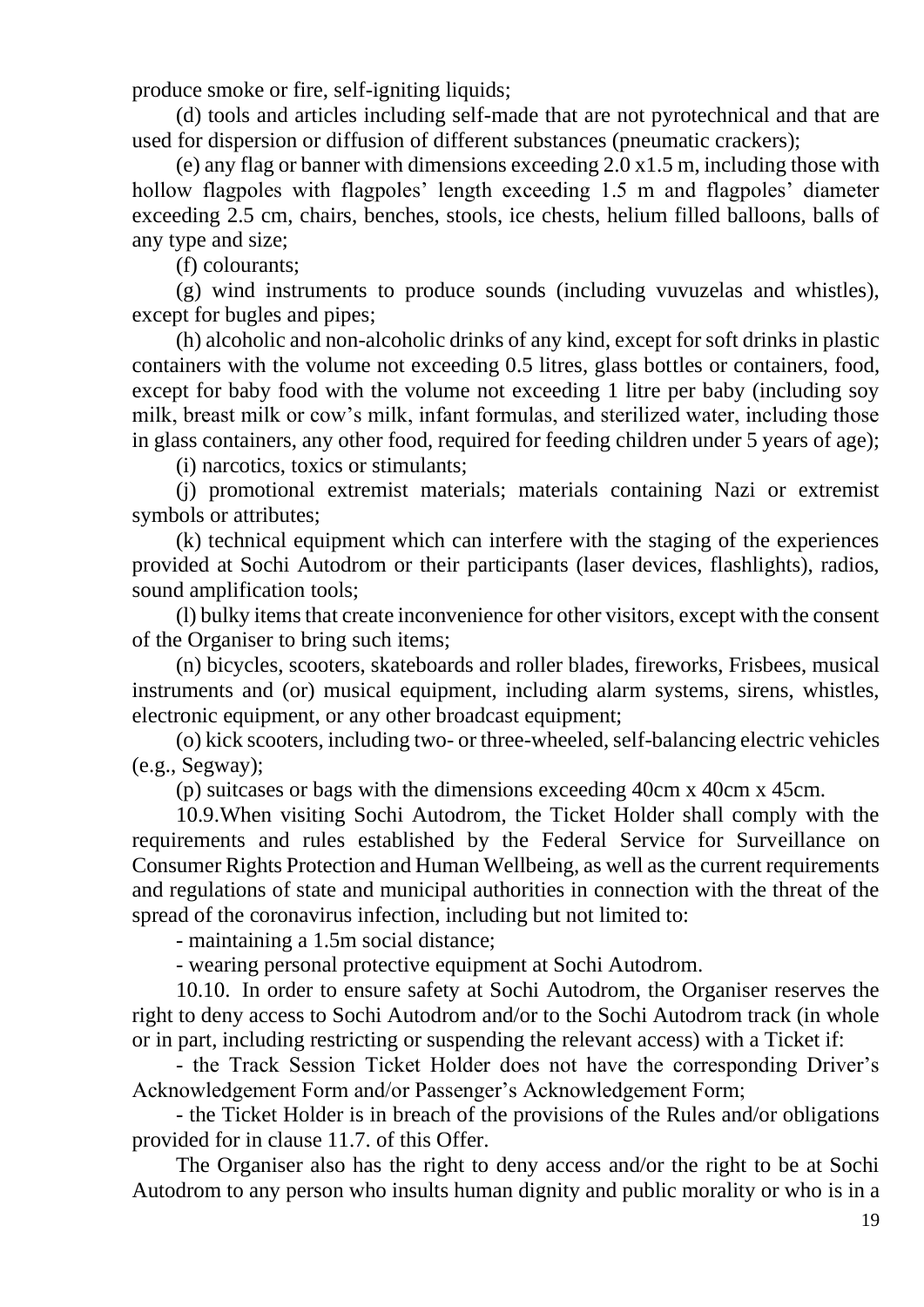state of alcohol, narcotic or toxic intoxication, or suffers from a withdrawal syndrome.

# 11. USE OF CAR PARKS LOCATED AT SOCHI AUTODROM

11.1. All vehicles (and their contents) parked within any car park operated by the Organiser are left at the vehicle owners' sole risk. The Organiser shall not be liable for any loss or damage caused to the owners as a result of their use of a car park located at Sochi Autodrom or in adjacent territories (including damage to the owners' vehicles and/or their contents).

11.2. Vehicle owners and passengers alike must at all times act responsibly and with due safety whilst in the car parks located at Sochi Autodrom (either on foot or when driving).

#### 12. DISPUTE RESOLUTION PROCEDURE

12.1. Any dispute arising out of the explanation or implementation of this Offer will be resolved by the Parties by sending a complaint to the other Party. The address for sending complaints to the Organiser: ANO "ROSGONKI", 26 Triumfalnaya St., Sochi Autodrom, Sochi 354340, info@rosgonki.ru. A complaint shall be considered within 10 working days of its receipt. If the Parties do not reach an agreement, the dispute shall be resolved in the court of general jurisdiction or in the arbitration court of Moscow.

## 13. FINAL PROVISIONS

13.1. This Offer shall commence and become operative on 7 April 2021.

132. The Organiser has a right to make changes to this Offer at any time. All changes shall be published and brought to public attention by publication on the Sochi Autodrom Official Website at [https://www.rosgonki.ru/for\\_customers/offers.](https://www.rosgonki.ru/docs/offer) Changes to the Offer do not have a retroactive effect, which means they are not applicable to civil law relations that emerged before the publication of the changes.

13.3. The Organiser has the right to terminate the Offer at any time without prior notice to the Sochi Autodrom Daily Activities/Ancillary Services/Gift Certificate Customer, Ticket/Gift Certificate Holder in case of violation of the terms and conditions of the Offer by the latter.

13.4. The amendments or variations of the Offer terms and conditions are only valid and binding if made or confirmed by the Organiser by publishing a notice on the Sochi Autodrom Official Website.

135. Each of the provisions of this Offer is severable from any other. If any provision or part of a provision is or becomes invalid, unenforceable or illegal in any respect, such provision or part of such provision will be deemed invalid and will be deemed not to form part of this Offer. The remaining provisions or parts of such provisions will not be deemed invalid.

13.6. The Offer Terms and Conditions have been drawn up in the Russian and English languages. In the event of any inconsistency between the Russian and English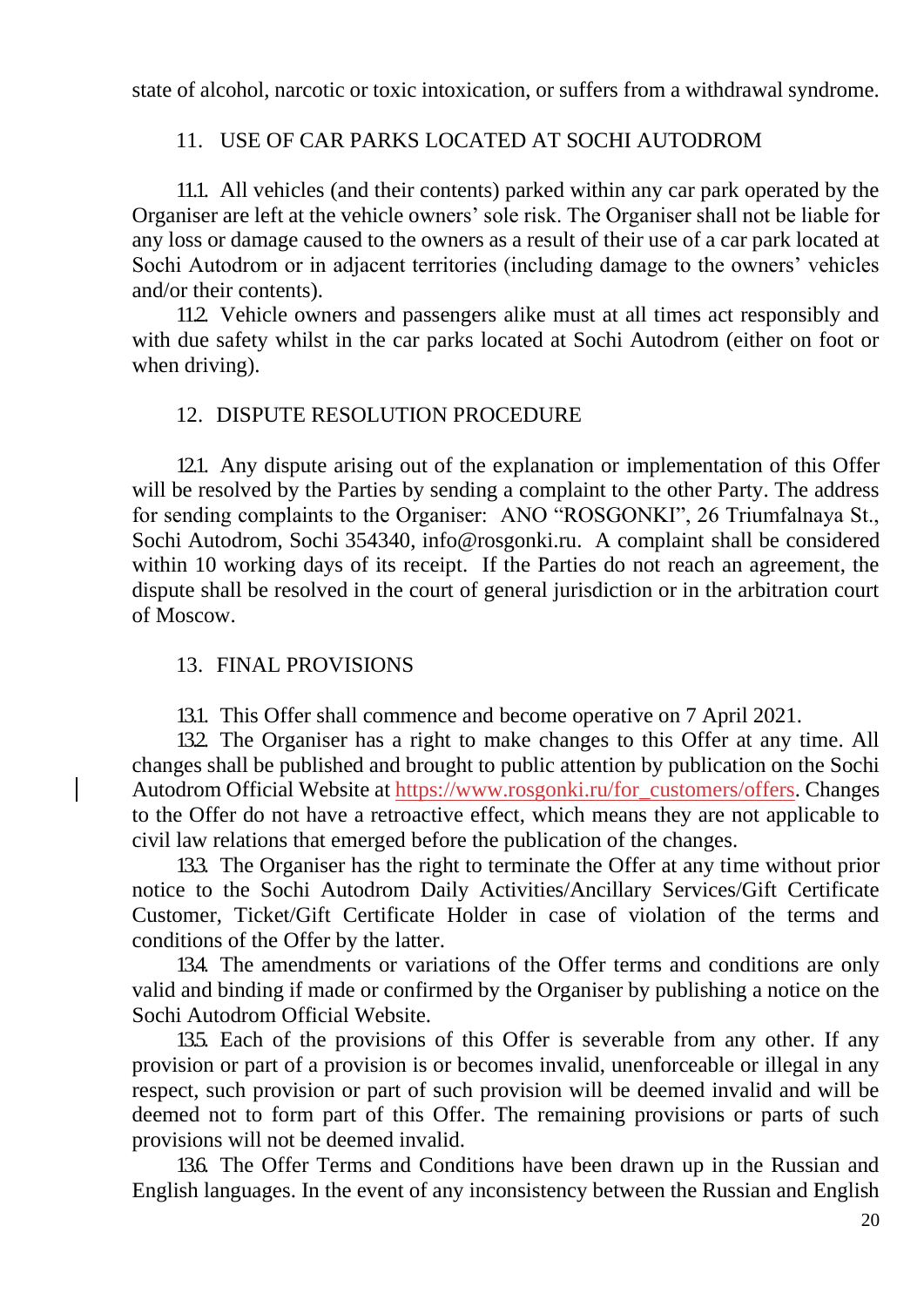versions, the Russian version of the Offer shall prevail.

13.7. The terms and conditions of the Offer are governed by, construed and enforced in all respects in accordance with the law of the Russian Federation.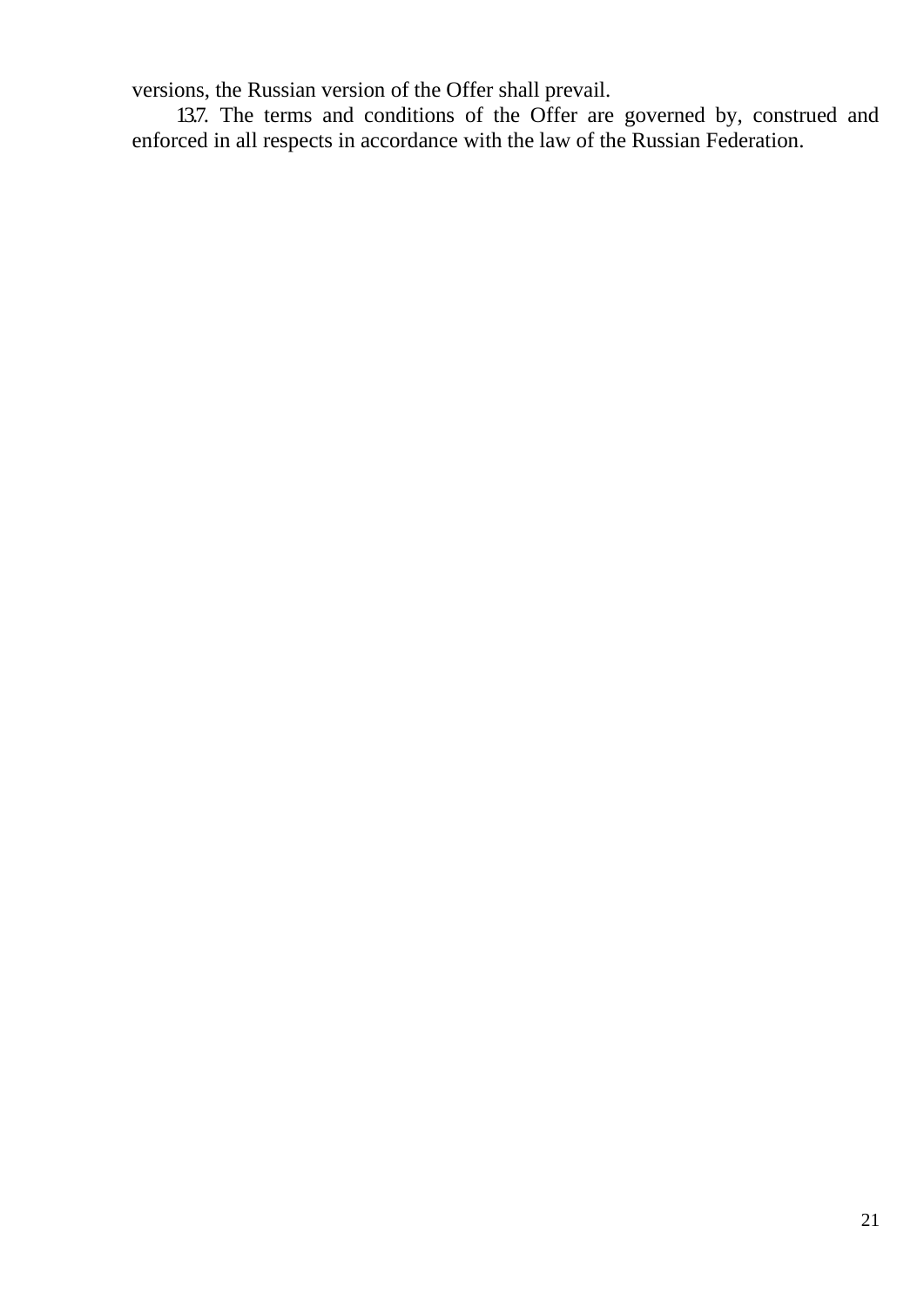Schedule No. 1 to the Sochi Autodrom Daily Activities/Ancillary Services and Gift Certificates Purchase, Issue, Exchange, Sochi Autodrom Daily Activities/Ancillary Services, Gift Certificates Refund Terms and Conditions and Sochi Autodrom Visiting Rules Offer "Refund Request Form"

A. V. Titov CEO ANO "ROSGONKI"

 $From \_\_$ 

customer's full name

Address: \_\_\_\_\_\_\_\_\_\_\_\_\_\_\_\_\_\_\_\_\_\_\_\_\_\_\_\_\_\_

Telephone:\_\_\_\_\_\_\_\_\_\_\_\_\_\_\_\_\_\_\_\_\_\_\_\_\_\_\_\_

\_\_\_\_\_\_\_\_\_\_\_\_\_\_\_\_\_\_\_\_\_\_\_\_\_\_\_\_\_\_\_\_\_\_\_\_\_

# **DAILY ACTIVITIES/ANCILLARY SERVICES/GIFT CERTIFICATE(S) REFUND REQUEST**

Please consider refunding Daily Activities/Ancillary Services/Gift Certificate(s) (please complete the relevant table):

Daily Activities:

| Sochi Autodrom          | Number(s) of       |  |
|-------------------------|--------------------|--|
| Daily Activities name   | order(s)/ticket(s) |  |
| Date specified in       | Amount, RUB        |  |
| Ticket                  |                    |  |
| Time specified in       |                    |  |
| Ticket                  | Reasons for        |  |
| Place of payment        | refund             |  |
| (ticket office/website) |                    |  |
|                         |                    |  |
| Method of payment       |                    |  |
| (cash/non-cash)         |                    |  |
| payment)                |                    |  |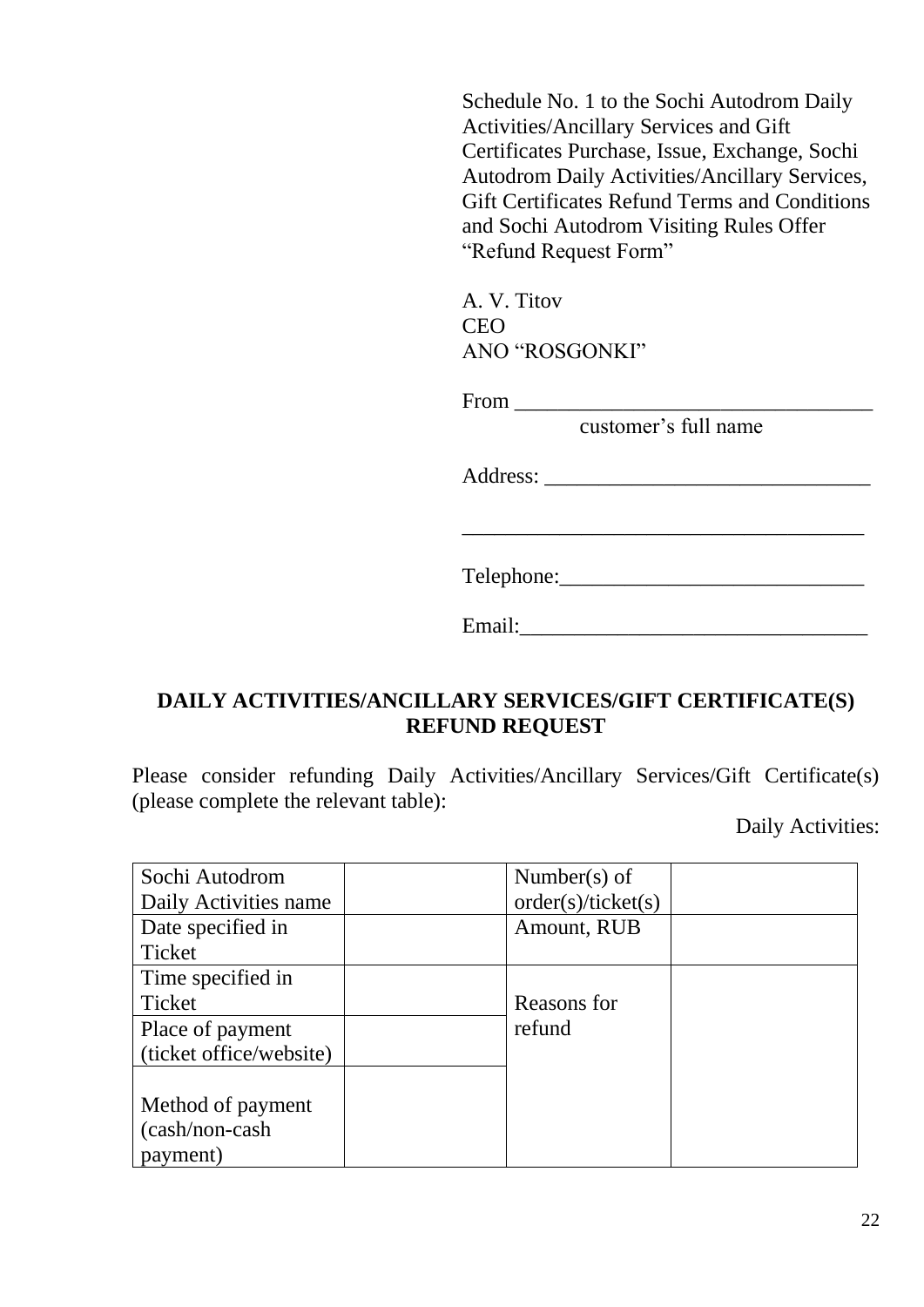# Ancillary services:

| Name of Ancillary Services       |  |
|----------------------------------|--|
| Number(s) of order(s)/ticket(s)  |  |
| Amount                           |  |
| Place of payment (ticket)        |  |
| office/website)                  |  |
| Method of payment (cash/non-cash |  |
| payment)                         |  |
| Reasons for refund               |  |
|                                  |  |

# Gift Certificate(s)

| Number of Gift Certificates      |  |
|----------------------------------|--|
| Number(s) of order(s)            |  |
| Face value                       |  |
| Place of payment (ticket)        |  |
| office/website)                  |  |
| Method of payment (cash/non-cash |  |
| payment)                         |  |
| Reasons for refund               |  |
| Promo code                       |  |
|                                  |  |

If the Daily Activities/Ancillary Services/Gift Certificate(s) refund is approved, please return the funds in cash (in case of a cash payment) / remit the refund to the following bank details (in case of a non-cash payment):

| Bank name                           |  |                 |  |
|-------------------------------------|--|-----------------|--|
| <b>Bank BIC</b>                     |  | <b>Bank TIN</b> |  |
| Bank correspondent account          |  |                 |  |
| Account                             |  |                 |  |
| Bank card number                    |  |                 |  |
| (the last 4 digits of the number of |  |                 |  |
| the card used to pay)               |  |                 |  |

I hereby confirm and assume the responsibility for the accuracy of the details of the applicant's bank details.  $\_\_$   $\_\_$   $\_\_$   $\_\_$   $\_\_$   $\_\_$   $\_\_$